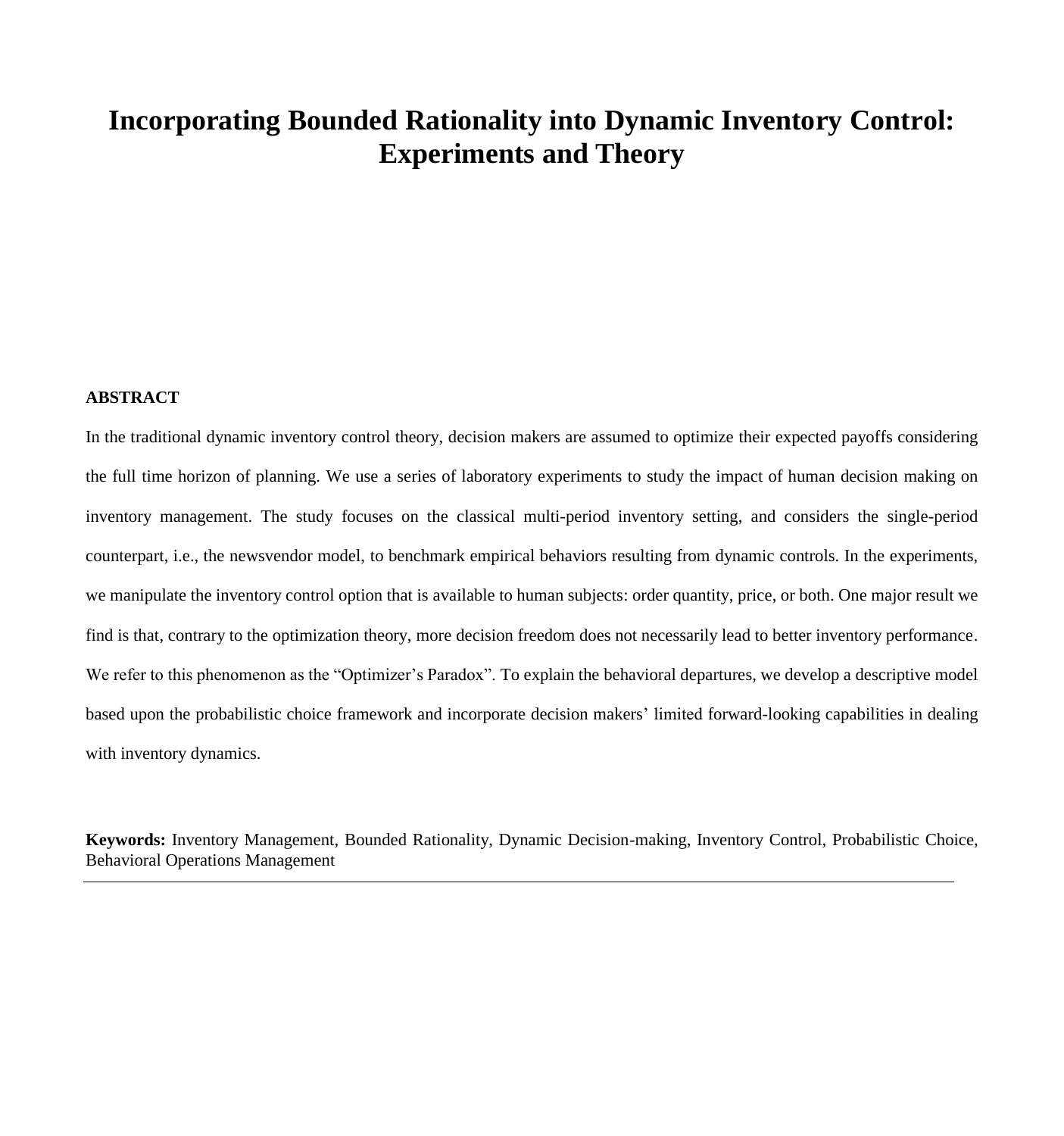## **1. INTRODUCTION**

Traditional operations management theories assume optimization behavior. However, research in behavioral economics and social sciences has recognized the cognitive limitations in human decision-making (Simon 1955), and helped develop theories of "bounded rationality" to explain the resulting behavioral departures (Simon 1982, Rubinstein 1998). While human errors are often treated as random noises in theoretical modeling, sometimes they exhibit systematic and nontrivial patterns. For instance, Schweitzer and Cachon (2000) document that empirical newsvendor decisions by human subjects fall between the average demand and the optimal solution. Numerous behavioral studies since then attempt to understand the so-called "pull-to-center" effect. Other research discusses the impact of bounded rationality under different operations management contexts such as the economic order quantity (EOQ) problem (Chen and Wu 2019). We refer to Katok et al. 2018 for a thorough review of this fast growing field of behavioral operations management.

In this study, we examine empirical decision making under a dynamic operating system in which agents manage the inventory of a single product over a finite number of periods. The demand of the product is stochastic and price-dependent, and its inventories can be controlled by adjusting the selling price and/or replenishment amounts. We are interested in this particular setting for several reasons. First, it is one of the corner stone scenarios of inventory theory with well-understood analytical solutions. Predictions from models assuming perfect rationality can serve as normative benchmarks for empirical behaviors. Second, while many operations management studies focus on ordering decisions, in industries such as retailing, pricing and stocking decisions are often made jointly. We believe it is more practical and relevant to explore decision-making process given different control options. From the management perspective, we are primarily concerned with the impact of suboptimal behaviors on inventory performance because of potential inefficiency it costs.

Bounded rationality has been shown to be interdependent on the complexity of a decision task (Johnson and Paney 1985, Ho and Weigelt 1996). Intuitively, the level of human errors is related to how difficult the problem is and how complicated the environment to interact with. Therefore, we use "decision complexity" as the main treatment variable in experimental design. Under our baseline condition, decision makers face a multi-dimensional decision task, deciding the price and order quantity jointly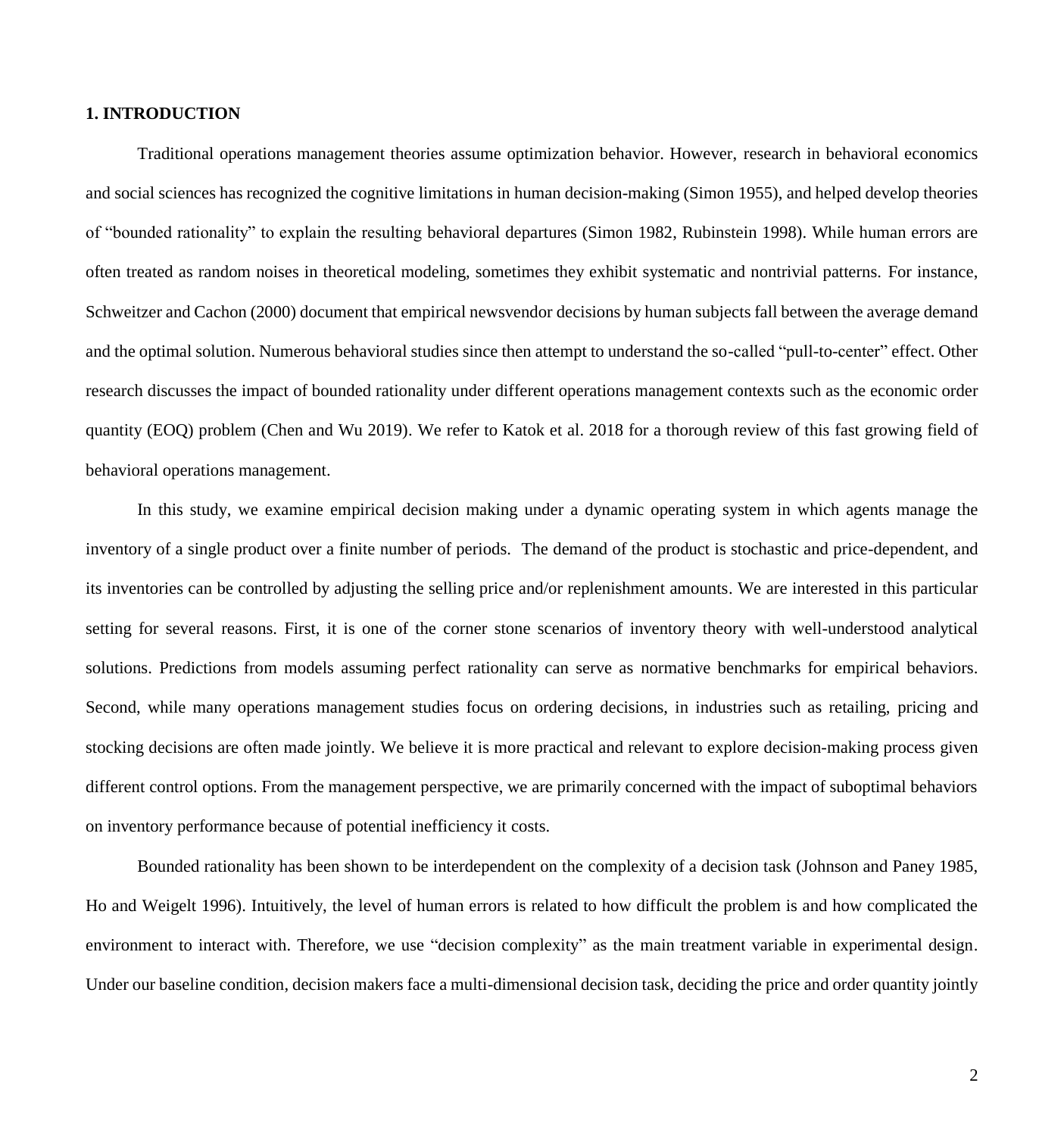over multiple periods. We manipulate the decision complexity by restricting the inventory control options that are available: stocking decisions only (with selling price fixed) versus pricing decision only (with replenishment amount fixed). The scenario of our interest also highlights a conundrum in the literature. On one hand, a number of analytical studies tout the need and economic benefits in integrating pricing and replenishment planning (Thowsen 1975, Federgruen and Heching 1999, Pertuzzi and Dada 1999). On the other hand, we observe quite different practices where pricing and ordering decisions are made separately. It is well known that Walmart seldom offers promotions and locks in its retail prices for relatively long period. Under its "Every Day Low Price" business model, managers of Walmart make less frequent price adjustments. In fact, Feng and Gallego (1995) provide more evidence that, even in industries that adopt dynamic pricing policies, many companies still restrict the number of price changes during the selling horizon.

Moreover, when dynamic responses from decision makers are required, degrees of complexity can increase. For example, using the Beer Distribution Game that simulates a supply chain process, Sterman (1989) showed that subjects tend to underestimate delayed feedback in the system due to lead times, triggering costly ordering cycles of the "bullwhip" effect. In order to identify and isolate the effect of dynamics on empirical behaviors, we also include the single-period newsvendor model as another test bed in the study. In the experiments, we observe that subjects tend to underprice the product; and when restrained from setting the price, they tend to understock. This results in significant efficiency loss under the dynamic inventory control setting. In addition, we find that having more options to manage inventory does not always lead to better profit outcomes. It is contradictory to what the optimization theory implies. An intuitive explanation for such an observation is that more decision freedom can lead to more rooms for decision makers to err. Particularly in a dynamic system, mistakes can propagate and be more difficult to correct. We call this phenomenon as the *Optimizer's Paradox*.

We propose a descriptive model to explain the observed behaviors. The model is motivated by two key insights from the experiments. The first is that decision makers make mistakes when they evaluate potential choices. To model this tendency, we apply the framework of probabilistic choice (Luce 1959, McFadden 1976: decision makers do not always choose the best payoff choice but select more attractive decisions more frequently. Second, decision makers have imperfect forward-looking abilities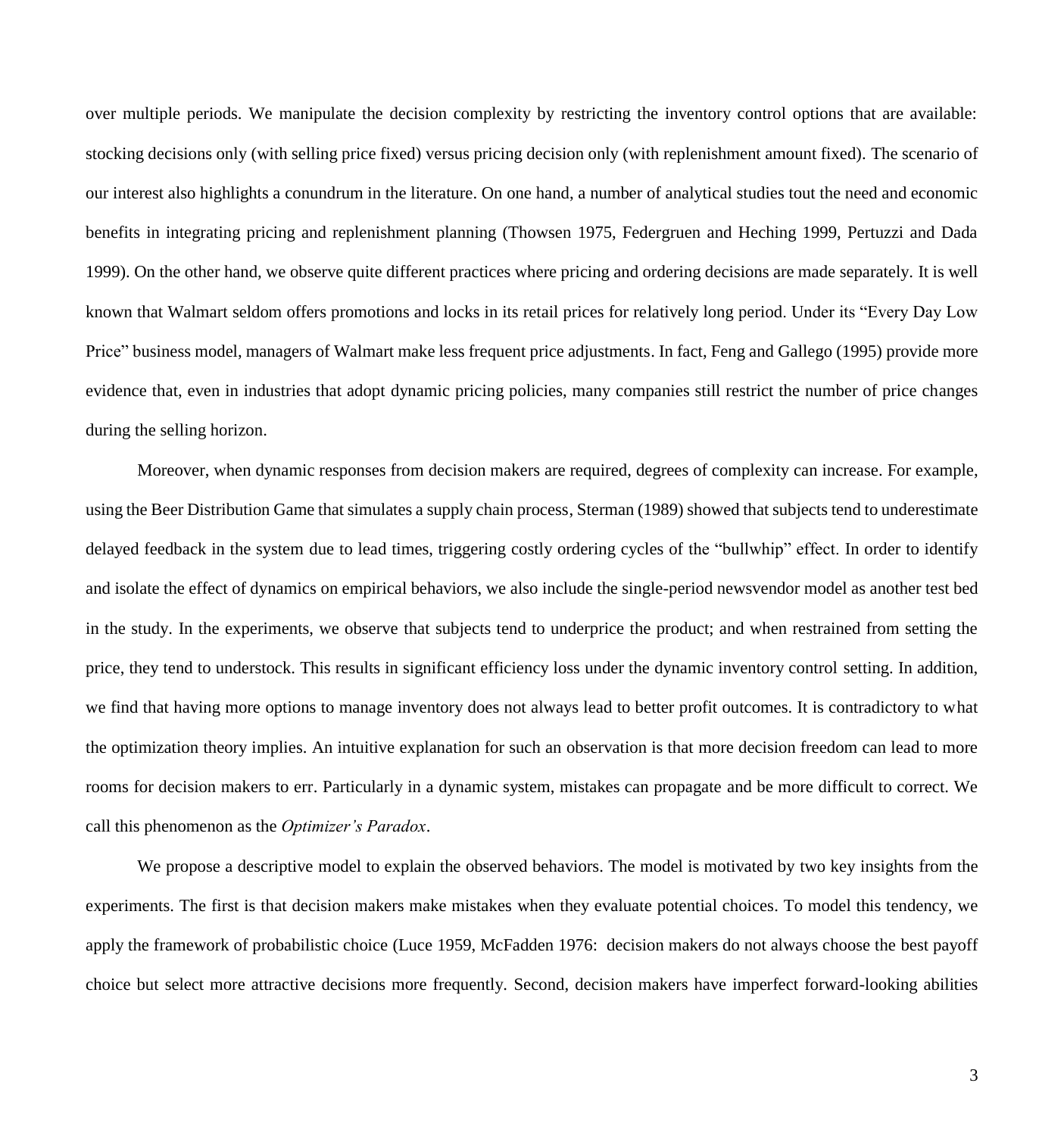when dealing with dynamics. In the traditional dynamic control theory (Bertsekas 1976), agents are usually assumed to perfectly anticipate the impact of their current decisions on future ones (at least in expectation), and to reason backwards in time from the end of the planning horizon. However, past experimental studies demonstrate that human subjects have difficulties in managing dynamic systems without delays (see Busemeyer 1999 for a review). Under the model we propose, decisions makers do not always evaluate decisions over the whole time horizon while computing utilities. Instead, depending on their ability to look forward, they may consider limited number of periods ahead and weigh them with varying importance. The standard dynamic control theory is therefore a special case of our behavioral model when the level of human errors approaches zero and the number of periods considered by the decision maker approaches the true horizon.

The behavioral model predicts that, with the same degree of bounded rationality, decisions and corresponding profit performance would vary by the availability of different inventory control options. These predictions are consistent with our lab observations and help shed light on the design of inventory management system. Moreover, estimations of the model lend more supports to the limited forward-looking behaviors under the dynamic setting. We note that the proposed model is solely motivated to describe human decision-making behavior. Results may certainly change if Artificial Intelligent software or other decision support systems are adopted. However, there are business cases where no more sophisticated tools other than spreadsheets are available to managers, or the relevant information can only be obtained via human expertise and reasoning. Our study highlights, from the behavioral perspective, the potential benefit of restricting decision flexibility as a necessary management strategy. The proposed behavioral model provides a framework on how a behaviorally optimal business plan should be constructed (e.g. how to determine the frequencies for dynamic pricing).

The rest of the paper is organized as follows. Section 2 discusses the relevant literatures. Section 3 describes experimental settings and reports observational results. Section 4 presents a general behavioral modeling framework and its implications. Section 5 discusses behavioral estimations from the proposed model. We offer concluding remarks and discuss directions for future studies in Section 6.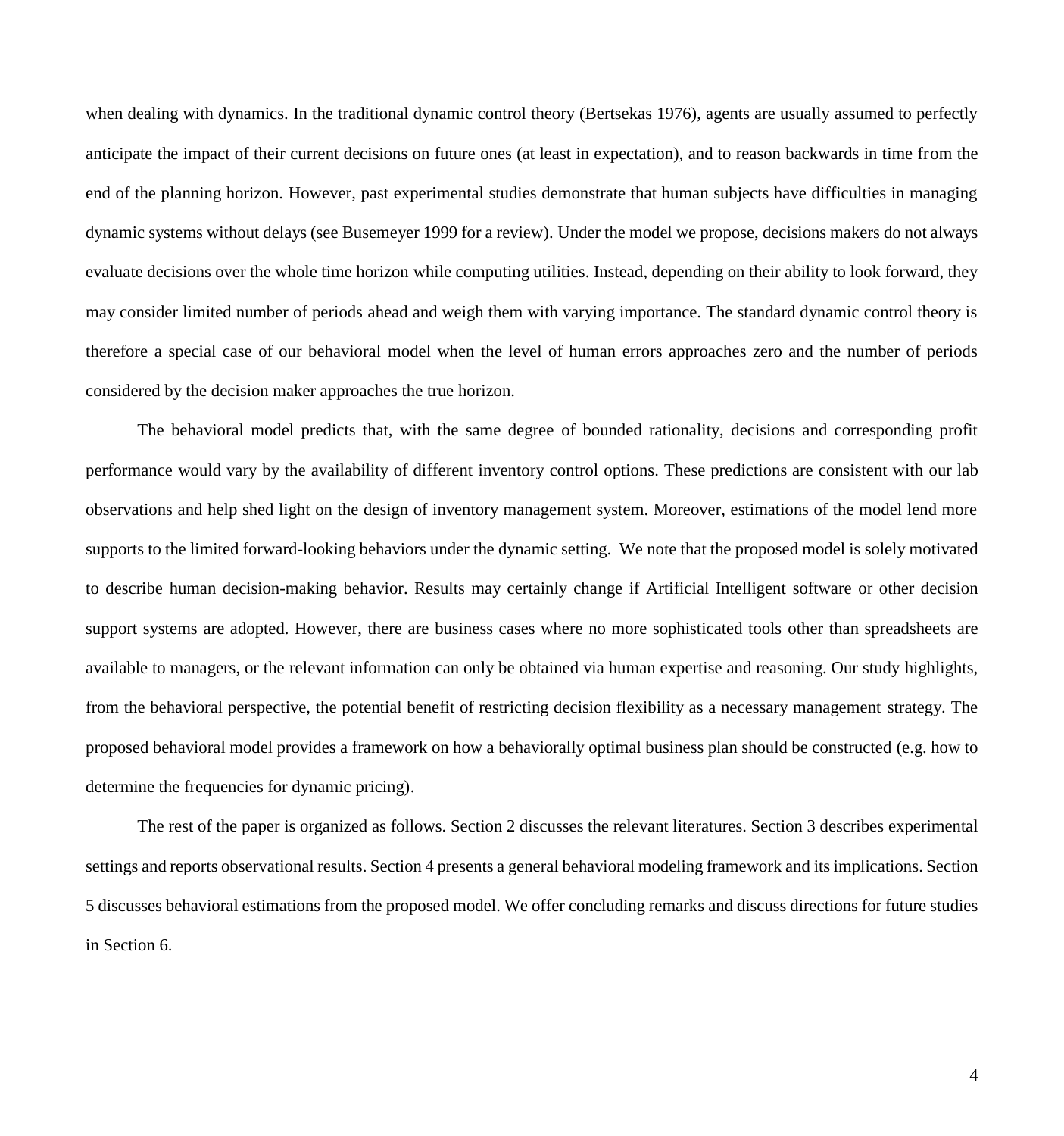## **2. LITERATURE REVIEW**

Two streams of literatures are relevant to the research reported. The first is the area of inventory management theories and the second is behavioral economics, and its applications to operations management.

One simple but fundamental building block of inventory theory is the newsvendor model, in which a decision maker determines the order quantity for selling a perishable product before some random demand realizes. Traditionally, market parameters such as selling price and demand function are exogenous, and thus the objective is to minimize the expected costs under the single-period model without carrying over inventories. The optimal newsvendor solution involves the computation of the *critical fractile* that balances the overage and underage costs. Porteus (2002) provides a detailed review of such models. Pertuzzi and Dada (1999) extend the newsvendor framework to analyze a scenario where a decision maker sets a selling price and an ordering quantity simultaneously, and the stochastic demand is dependent on the pricing decision either in an additive or multiplicative form.

Another large category of inventory control theory considers leftove to be carried and shortages to be backlogged over multiple periods dynamically. Previous research shows that there exists an optimal stationary strategy for such settings in general. More specifically, a base stock policy should be administered to bring the inventory level (or the inventory position when leadtime is positive) up to a predetermined optimal stock level *S* in each period (Porteus 1990, Federgruen 1993). Furthermore, if the ordering/production cost function is linear, the optimal policy is a myopic one, in which *S* is the solution to the single-period newsvendor problem (Veinott 1965). Similarly, many studies attempt to address the need to integrate pricing and replenishment planning. Under certain conditions, a base stock list price policy is proven to be optimal (Thowsen 1975 and Federgruen and Heching 1999). Given such policy, if the inventory level is below *S*, orders should be placed to bring the inventory to the base stock level and the list price should be charged. If the inventory level is above S, nothing is ordered and the price should be discounted.

Classic works in inventory control theory illustrate the value of optimal decision making. However, behavioral studies point out inconsistencies between predicted and empirical decisions under various contexts. Bendoly et al. (2006), Gina and Pisano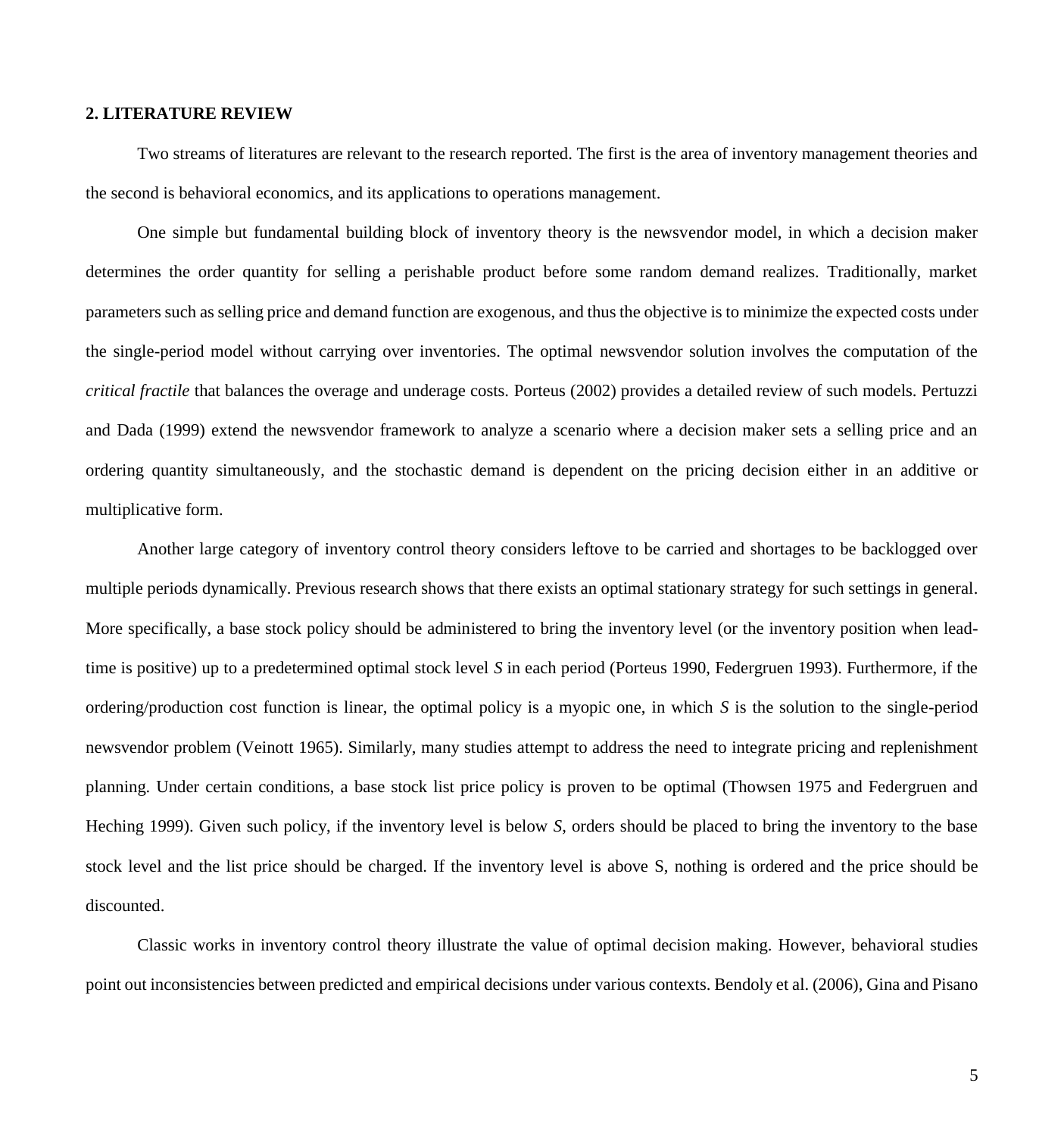(2008), and more recently, Katok et. al (2018) provide reviews of behavioral research in the operations management literature. Schweitzer and Cachon (2000) are the first to examine the newsvendor decisions experimentally. They find that subjects systematically order too many low-profit-margin products and too few high-profit-margin ones. In other words, ordering decisions are biased toward the mean of the random demand. Su (2008) applies the discrete choice framework to model the newsvendor's bounded rationality. Such a model is capable to explain the "pull-to-center" bias observed in many experiments. Lim and Ho (2007) test the performance of various contracts experimentally in which subjects act as a price-setting newsvendor. They show that a quantal response equilibrium model helps explain the observed behavioral interactions. We refer readers to the Handbook of Behavioral Operations Management (Chapter 10 by Becker-Peth and Thonemann 2018) for a more detailed discussion of recent research on the single-period inventory decisions using experiments or behavioral modeling.

In the dynamic operations settings, sub-optimal performance other than solutions suggested by dynamic programming has long been documented. Rapoport 1966 and 1967 find that subjects in stochastic multistage decision tasks could only plan a few steps ahead, as compared with the optimal model that assumes an unlimited planning horizon. Rapoport (1975) proposes an approach to model these anomalies by adding information processing constraints on the planning process, or by including subjective utilities into the objective function. Bearden et al. (2008) study a dynamic pricing problem in the laboratory. They observe that decision makers employ strategies of the same form as the optimal policy; however, they exhibit systematic biases that lead to less revenue than they could achieve if a simple heuristic is used. In the context of dynamic inventory control with delays, Sterman (1989), Diehl (1992) and Diehl and Sterman (1995) show that decision makers have difficulty in controlling systems with lagged and indirect feedback. Subjects generally fail to appreciate time delays between action and response and therefore misperceive or ignore feedback processes. Such misperceptions of system dynamics cannot be fully corrected by training or communication (Wu and Katok 2007). Studies in this area often adopt the experimental platform of the beer distribution game.

Perera et al. (2020) present a most recent review of behavioral research on ordering and inventory decisions. They classify the literature according to the decision context: single-period, multi-period and the beer game. The survey notes that the beer game can be a noisy environment to study the behavioral impact of dynamics since there exists multiple players and lead times. They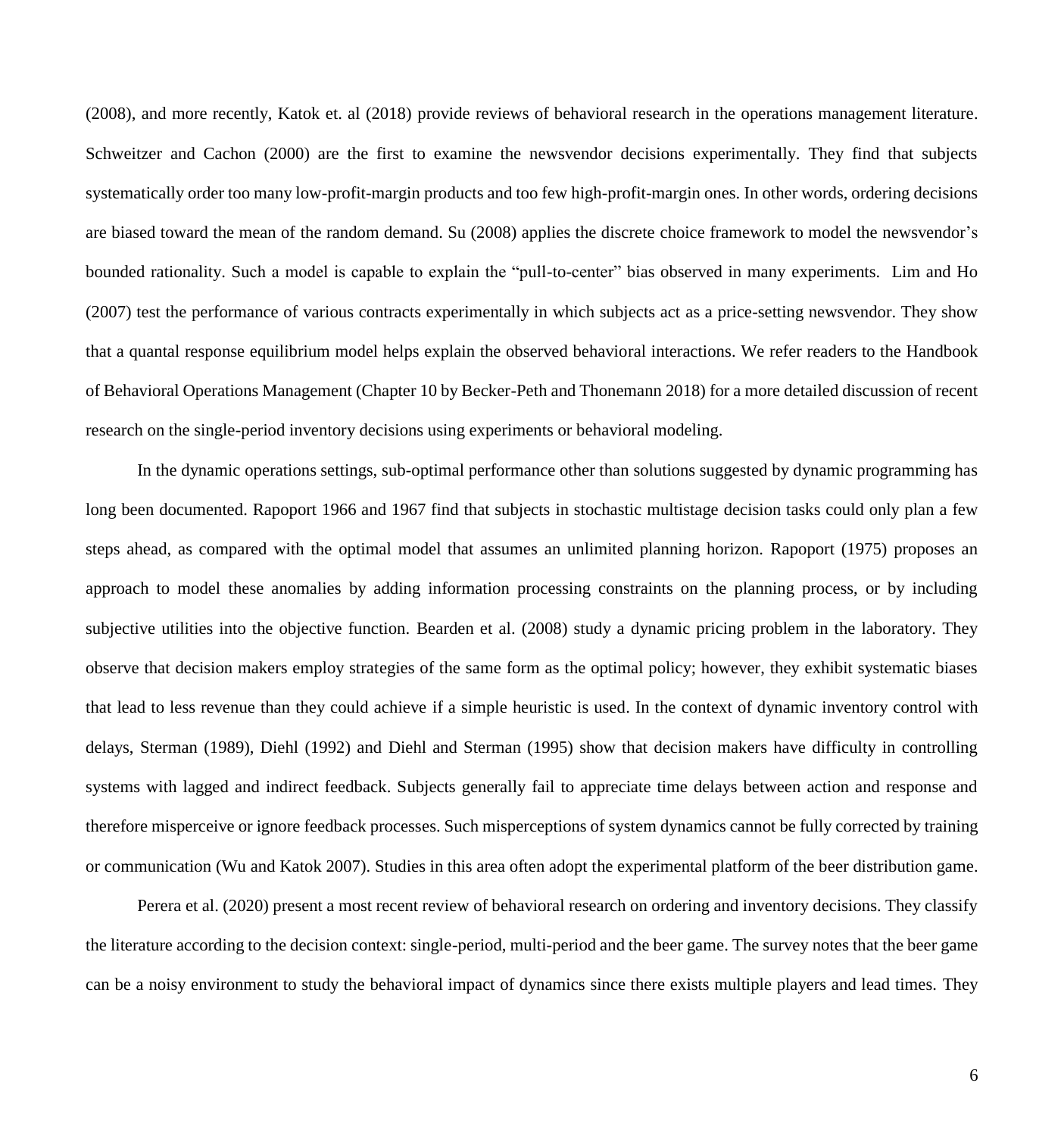also point out that research on multi-period ordering decisions is in a great need to build new theory of inventory management and to offer practical guidance. In this study, we attempt to bridge the literature gap by contrasting empirical decisions under the multiperiod setting with those under the single-period one. To rule out the known effect of delayed feedback on behaviors, we control replenishments to be instantaneous (i.e., no lead time) in the experiments. This design also helps create clean environment for us to focus on the issue of decision complexity.

## **3. EXPERIMENTS WITH HUMAN SUBJECTS**

#### **3.1 Experimental Design and Implementation**

The general inventory management setting that we used considers a single decision maker who plays the role of a retailer. The retailer buys units of one fictional product from an automated supplier without any lead-time, and sells the product to meet the stochastic customer demand (*D*). In designing treatments, we first control whether or not leftover inventory and unmet demand can be carried over to the next period (*Dynamic* setting versus *Newsvendor* setting). We next vary the type of inventory control options that a subject can use in the game: both the price and the order quantity (*PQ*), the selling price only (*Ponly*), or the stocking quantity only (*Qonly*). This leads to a 2 x 3 full factorial design of experiment. In all six treatments, the game lasts for 36 periods and subjects make ordering decisions in integer every period. Table 1 summarizes our experimental design, including the sample sizes we collected for each treatment.

**Table 1: Summary of Experimental Design.**

| Treatments | Restrictions on Inventory<br><b>Control Option</b> | <b>Inventory Settings</b> |            |  |
|------------|----------------------------------------------------|---------------------------|------------|--|
|            |                                                    | Dynamic                   | Newsvendor |  |
|            | None                                               |                           | 21         |  |
| Ponly      | Fixed replenishment with<br>$= 6$                  | 23                        | 19         |  |
| )only      | List price with $p=13$                             |                           | 23         |  |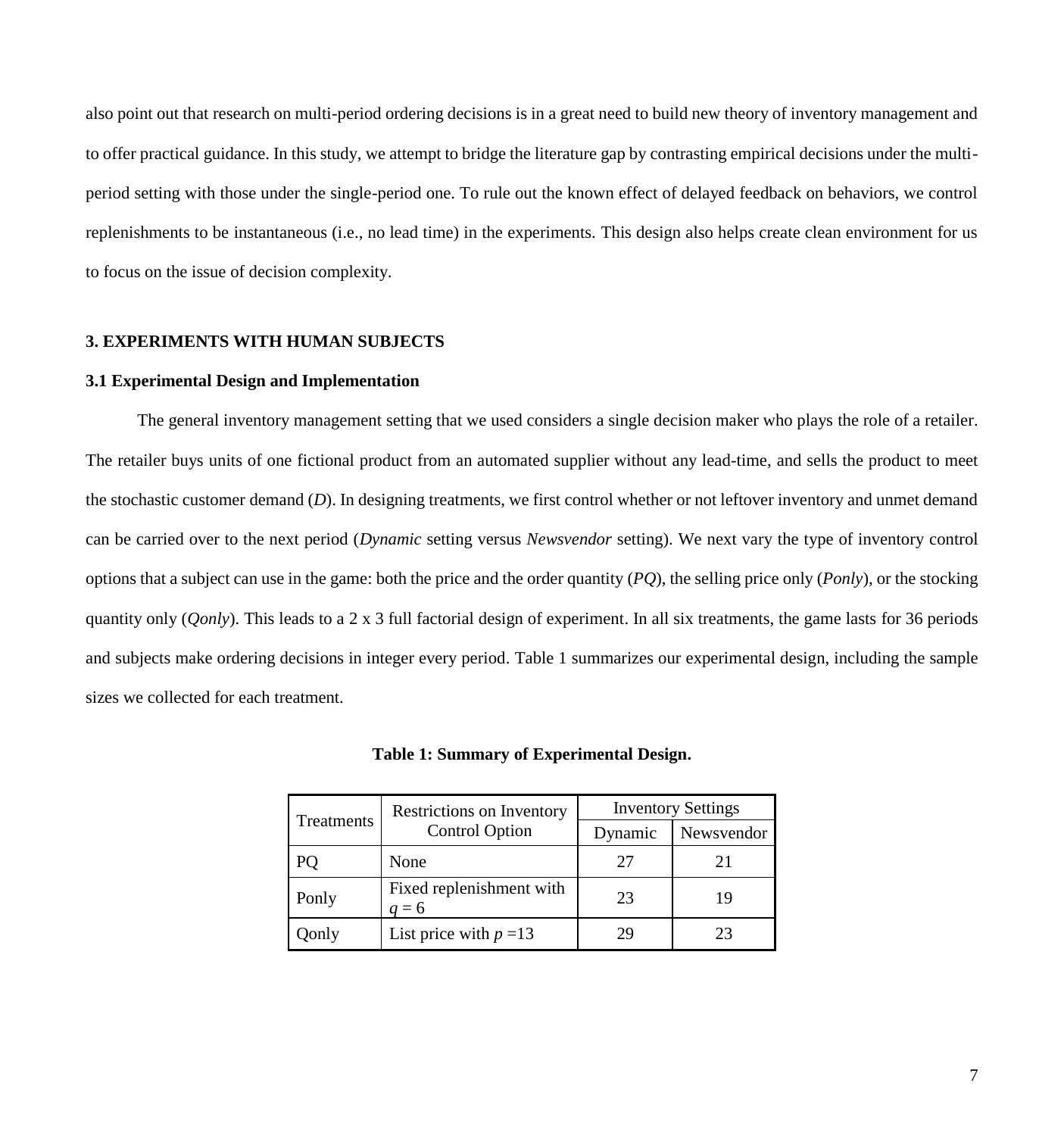In the experiment, we use a random price-dependent demand function in an additive form to simulate the customer demand per period. Namely,  $D = (15 - p) + \varepsilon$ , where  $\varepsilon$  is a random integer that follows a uniform distribution from 0 to 8. The same sequence of random demand draws is used in all experimental sessions. The inventory holding and shortage costs are set at  $c_h=2$ and  $c<sub>b</sub>= 4$  per unit, respectively, and the transfer price that the retailer pays for each unit ordered is fixed at  $w = 8$ . We choose the above parameter values so that the resulting critical fractile in the newsvendor setting is at 50%. This allows us to tease out the "pull-to-the-center" effect identified in the literature, and thus help isolate behaviors induced by decision restrictions and/or dynamics that are of our interest. The chosen parameter settings also keep certain features of the Beer Game, such as the uniform demand function and the relationship between the backlog and inventory costs (i.e.  $c_b = 2 \times c_h$ ).

The experimental scenarios discussed above have been well analyzed by classical models in inventory management. Under the newsvendor setting, we apply results from Pertuzzi and Dada 1999 and obtain the optimal price and order quantity to be *p\** = 13 and *q\** = 6, respectively. According to Thowsen (1975) and Federgruen and Heching (1999), a *stationary base stock list price policy* is optimal under our dynamic setting. Under such a policy, if the inventory level is below a predetermined stock level *s*, orders should be placed to bring the inventory to the base stock level and a fixed list price should be charged. If the inventory level is above *s*, nothing is ordered and the price should be discounted. Given the specific parameters used in our experiments, the optimal list price is  $p^* = 13$  and the optimal order-up-to level is  $s^* = 7$ .

In treatments where we restrict the inventory control options, the retail price per round is fixed at 13 in Qonly; and replenishment per round is set to be 6 in Ponly. Note that the pricing decision is at its optimal level under the Qonly treatments. Subjects are expected to place orders of 6 all the time without deviations in the newsvendor setting. Under the dynamic setting, they are supposed to bring their inventory levels up to *7* every period, resulting in an average order quantity of 6 (i.e. mean of the uniform demands given  $p = 13$ ) and a decision variance equal to that of the random demand. As for Ponly treatments,  $q = 6$  per period is optimal in the newsvendor model, and the normative theory predicts subjects to respond with a fixed price of 13. Under the dynamic setting, however,  $q = 6$  is suboptimal since subjects should follow the base stock policy. In fact, the corresponding decision making scenario becomes similar to the dynamic pricing problem: the price should be determined based upon the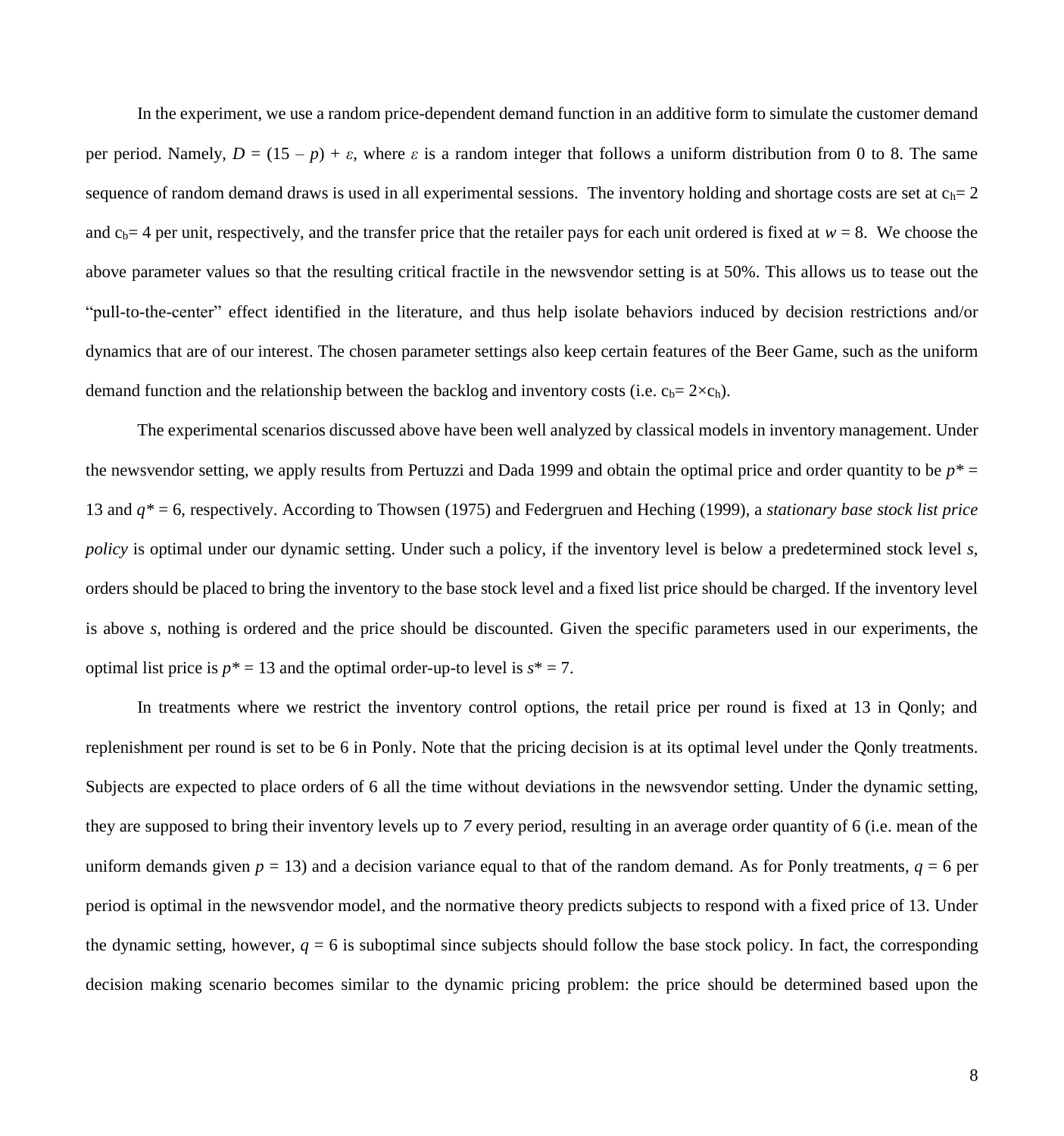inventory level instead of a fixed one. We purposely design this particular treatment for several reasons. First, since optimal strategies may not be always available in practice, we are interested in understanding how decision makers deal with such a situation. Second, we can use observations from this treatment as a stress test for predictions by our proposed behavioral model.

The game is implemented in a software platform, called MUMS developed by the formal HP Laboratories. Each experimental session proceeds as follows. Written instructions are posted on a website at least three days before a scheduled experimental session (sample instructions are available upon request). Subjects are required to pass a web-based quiz before they can take part in the study. Upon their arrivals to the lab, we provide a demonstration of the game software. Subjects are then given the opportunity to practice for 4 rounds and ask any questions before the paid game starts. We inform subjects that the game lasts for no more than 50 periods while it stops at the 36<sup>th</sup> period to avoid any end-of-game effect (Sterman 1989). After completing the experiment, subjects are paid in cash according to their own accumulative profits. Communication among participants in any form is strictly prohibited during the experiment.

All sessions were conducted at a large university in the United States. Participants are business school undergraduates, mostly juniors and seniors, recruited from several large introductory courses. Students were offered extra-credits for their participation and cash incentives for their performance in the experiment. To control for possible loss, we offer each subject an endowment of \$5. Any loss incurred during the game is deducted from the \$5. Subjects who lost the entire cash endowment at the end of the 36<sup>th</sup> period were excluded from our data analysis (these subjects incurred losses mostly due to input errors such as  $p=0$ in the game). Each lab session lasts for around 45 minutes, and the average earnings per subject is \$12.

#### **3.2 Observational Results**

We treat each subject as an independent observation to compute three behavioral measures: the average and standard deviation of subjects' decisions made during the 36-period game, and their average profit per period realized. We report the medians of all samples in each treatment in Table 2. We use the Wilcoxon Signed Rank test for comparisons with theoretical benchmarks, and the Mann-Whitney U-test for across treatment comparisons.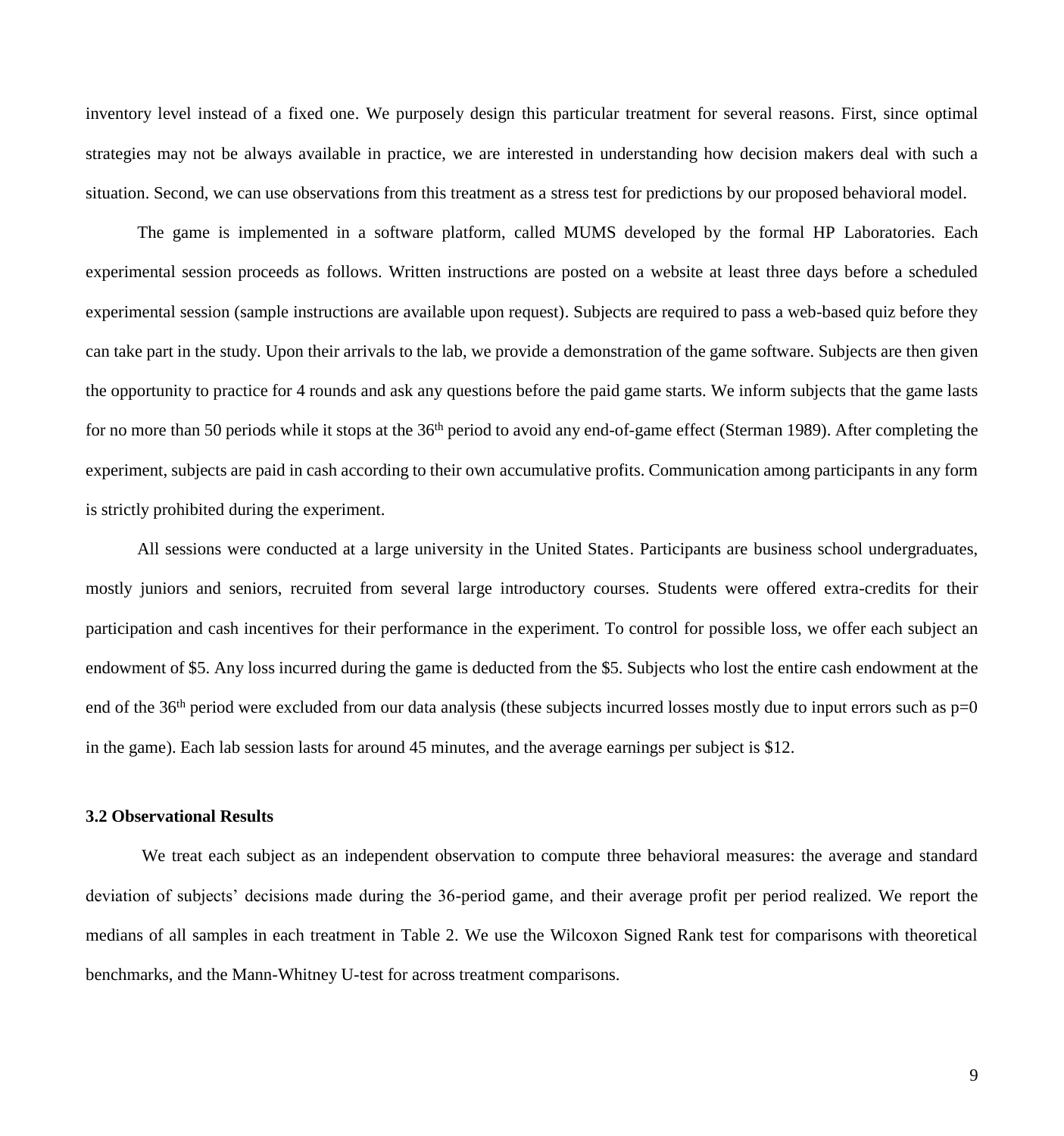|       | <b>Inventory Settings</b> | Newsvendor |       |       |        | Dynamic |       |       |        |
|-------|---------------------------|------------|-------|-------|--------|---------|-------|-------|--------|
|       | Variables                 | Ponly      | Qonly | PO    | Theory | Ponly   | Qonly | PO    | Theory |
|       | Avg.                      | 12.81      | 13    | 12.19 | 13     | 12.67   | 13    | 12.56 | 13     |
| Price | Std.                      | 0.81       |       | .27   |        | 1.98    |       | .33   |        |
|       | Avg.                      |            | 5.81  | 6.53  | 6      | 6       | 5.64  | 6.00  |        |
| Order | Std.                      |            | 0.94  | .44   |        | 0       | 2.72  | 3.04  | 2.78   |
|       | Profit per period         | 4.25       | 4.78  | 2.06  | 8.89   | 14.86   | 20.39 | 16.5  | 20.75  |

**Table 2: Experimental Results Summary.**

Note: italicized numbers in the table are parameters fixed in the experiment.

#### **Experimental Result 1: More options in inventory control do not necessarily lead to better profit performance.**

We begin with a discussion of the most prominent treatment effect on profit comparisons. Under the newsvendor setting, subjects in PQ, where inventory can be controlled by both pricing and ordering decisions, receive a median profit of 2.06 per round, significantly lower than profits in Ponly (4.25) and Qonly (4.78) treatments (p-values < 0.01). The profit difference between Ponly and Qonly is not statistically significant (p-value = 0.3121). This result suggests that more options for inventory management in a single-period setting actually lead to worse performance empirically. Under the dynamic setting, Qonly results in higher profit than PQ (20.39 vs. 16.5, p-value  $< 0.001$ ), and PQ outperforms Ponly significantly (16.5 vs. 14.86, p-value = 0.0323). Recall that the ordering policy in Ponly is suboptimal under the dynamic setting. The above result implies that such system errors can be more costly than human errors.

## **Experimental Result 2: Subjects tend to underprice in general; and when the selling price is fixed, they tend to understock.**

We next explore behavioral causes for the observed efficiency loss. First, prices set by subjects in all treatments are significantly below the optimal price of 13 (all p-values <0.05). More specifically, under the newsvendor setting, the median price in Ponly is not statistically different from that in PQ (12.81 vs. 12.19, p-value = 0.1757). Standard deviations of the pricing decision goes up significantly from Ponly to PQ (p-value = 0.0105). Under the dynamic setting, similar levels of price are found in Ponly and PQ as well (12.67 vs. 12.56, p-value = 0.11), yet higher decision variance is associated with Ponly (p-value  $< 0.001$ ). This result indicates that subjects indeed adjust the selling price more dynamically when the ordering decision is set to be suboptimal.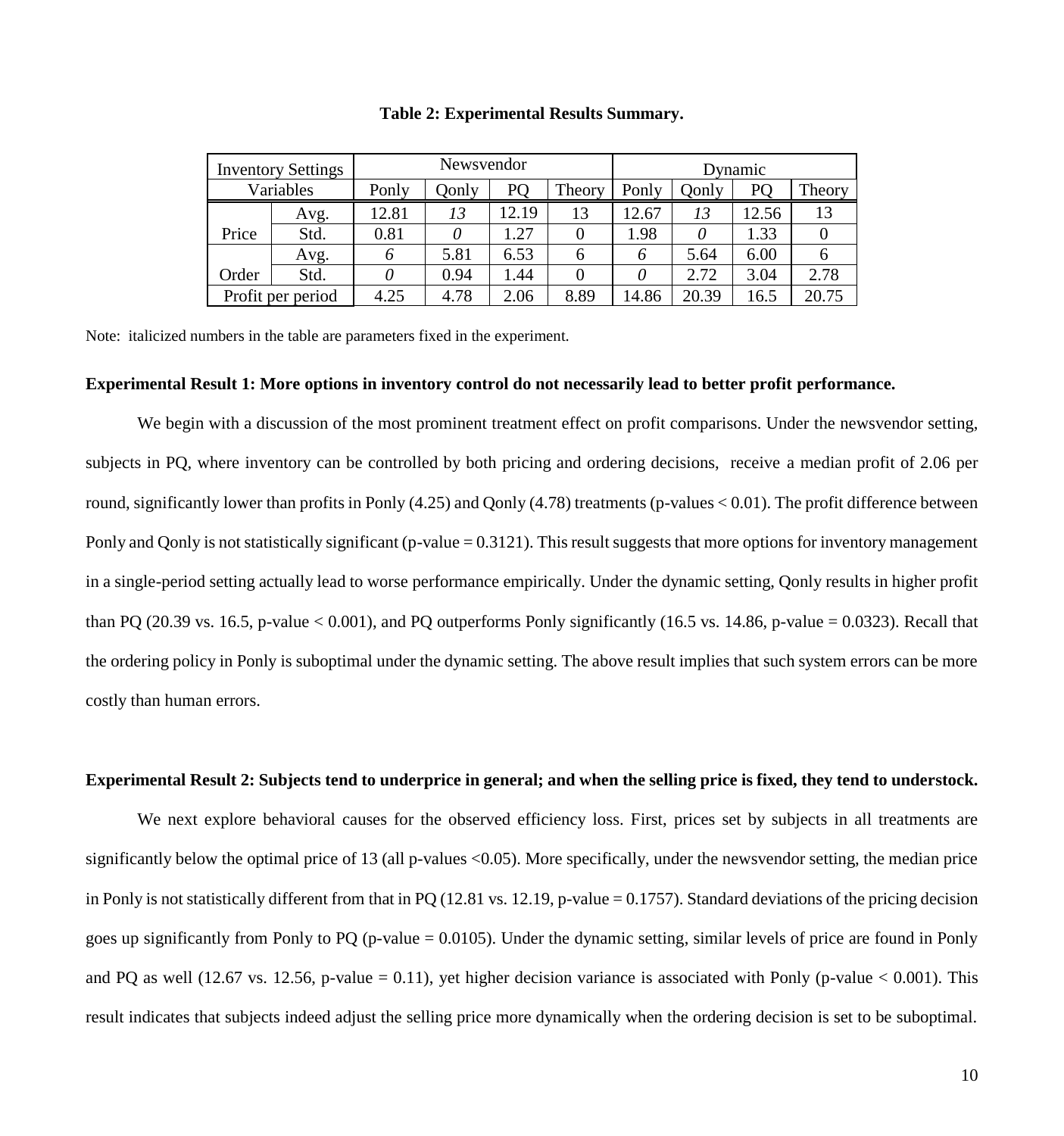Examining the stocking decision, we discover that the median order quantity and its standard deviations in PQ are higher than those in Qonly under both the single-period and multi-period settings (all p-values < 0.01). The increased decision variations in PQ can be a consequence of subjects' effort in exploring over a two-dimensional decision space.

To better understand how subjects view the relationship between the two inventory control options, we plot the order quantities against prices by each individual in Figure 1 for Qonly and PQ along with the optimal benchmarks. Note that under the dynamic setting, the *order-up-to* levels (computed as the starting inventory plus the order placed) are used for comparisons. Visual inspection of the graph shows that when price is set optimally, decision makers tend to under-stock. The median order quantity in Qonly of the newsvendor setting is 5.81 (versus  $q^* = 6$ ), and that in the dynamic setting is 6.44 (versus  $s^* = 7$ ) – both significantly below the respective theoretical predictions (p-values < 0.05). In PQ of both inventory settings, underpricing behavior are also confirmed as large portions of observations are distributed to the left of *p* = 13. Aside from this bias, however, individual decision makers seem to qualitatively understand the relationship between pricing and ordering decisions, especially under the newsvendor setting. The observed median order/order-up-to levels given different prices are insignificant from the respective theoretical benchmarks (all p-values  $> 0.1$ ).



**Figure 1: Order-Price Relationships.**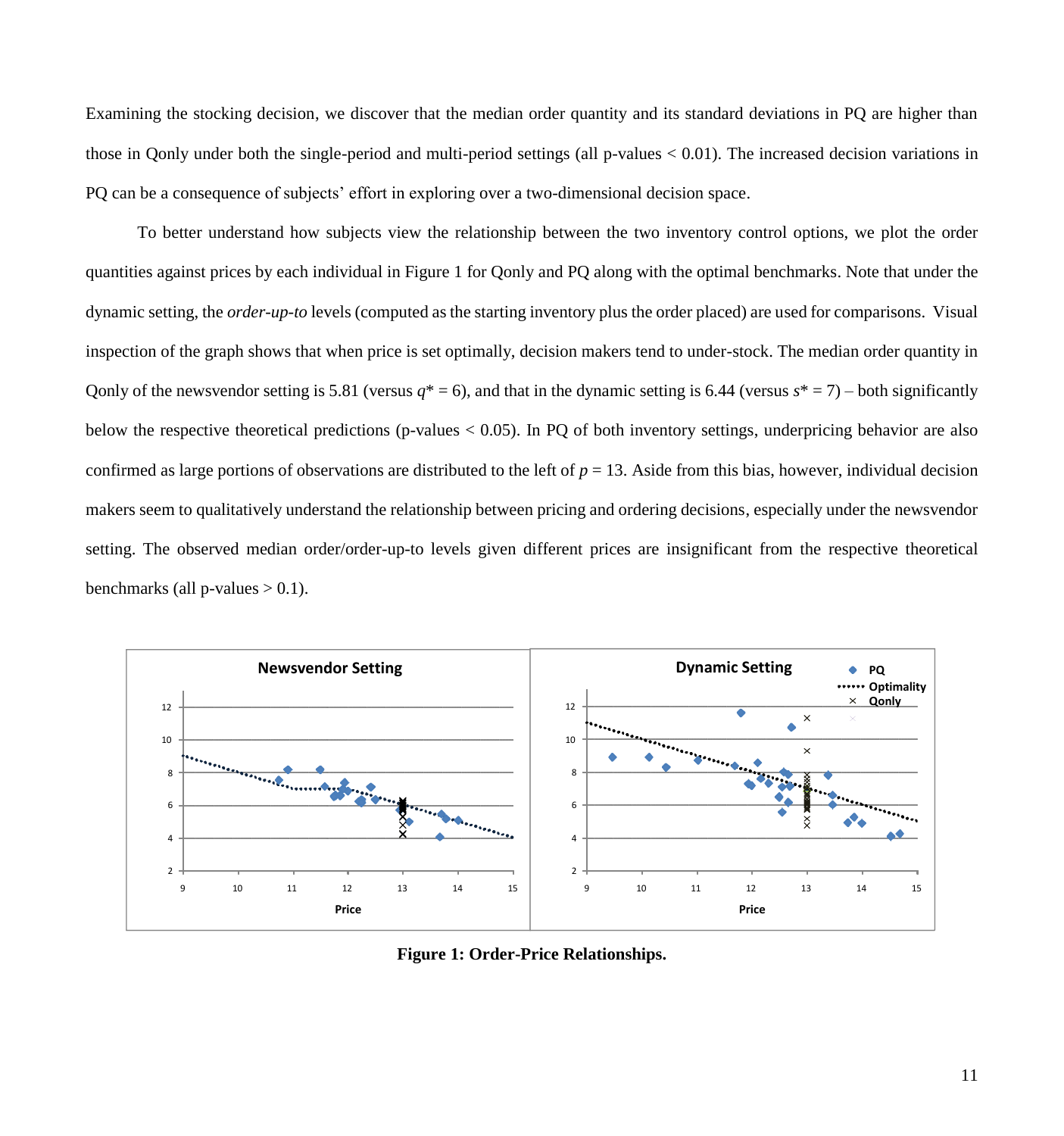#### **Experimental Result 3: Subjects are not entirely myopic when dealing with inventory dynamics.**

Under the single-period setting, subjects should make decisions based upon the expected payoffs in the current round. As for the dynamic case, we do not expect subjects to be perfectly forward-looking either to the end of the game (up to 50 periods as stated in the instruction), or treat it as an infinite horizon problem mathematically. At the same time, since decisions in the current period affect those later, we expect subjects to at least take some of the future payoffs into consideration. If a subject were entirely myopic when interacting with the multi-period inventory system, they would make decisions similar to those of the newsvendors. We thus compare treatments across the two inventory settings to test the conjecture.

First, we observe increased standard deviations of the ordering decision in the dynamic treatments in contrast with their newsvendor counterparts (2.72 vs. 0.94, p-value < 0.001 for Qonly; and 3.04 vs.1.44, p-value < 0.001 for PQ). This is consistent with the theory prediction that a base stock policy in the dynamic setting should generate larger order variance than a stationary optimal order quantity of the newsvendor model. Second, we find the standard deviation of the selling price in Ponly to be larger under the dynamic setting than the single-period case (1.98 vs. 0.81, p-value < 0.001). This again is in accordance with theory that subjects should price according to the current inventory levels instead of a list price. Both observations reveal that subjects respond to the dynamic environment by some decision rule other than the one used under a newsvendor setting. It provides indirect evidence that subjects are not entirely myopic.

Interestingly, if we assume that subjects adopt a heuristic that simply fixes the price at 13 under the dynamic Ponly treatment, an average profit of 17.42 per period would then be reached, greater than the current observed profit of 14.86. Thus, even though decision makers react to dynamics in a qualitatively correct way, their empirical performance is worse than the case where a suboptimal list price policy is applied. Thus, it is unlikely that subjects are perfect forward-looking.

To summarize, we identify systematic behavioral deviations from predictions by normative theories, especially that more inventory control options does not necessarily enhance profit performance. One possible explanation is that, for a boundedly rational agent, more freedom in decision making means more room to err. The experimental results provide some insights of where the theory breaks down. In the next section, we propose a behavioral model to explain these behavioral departures.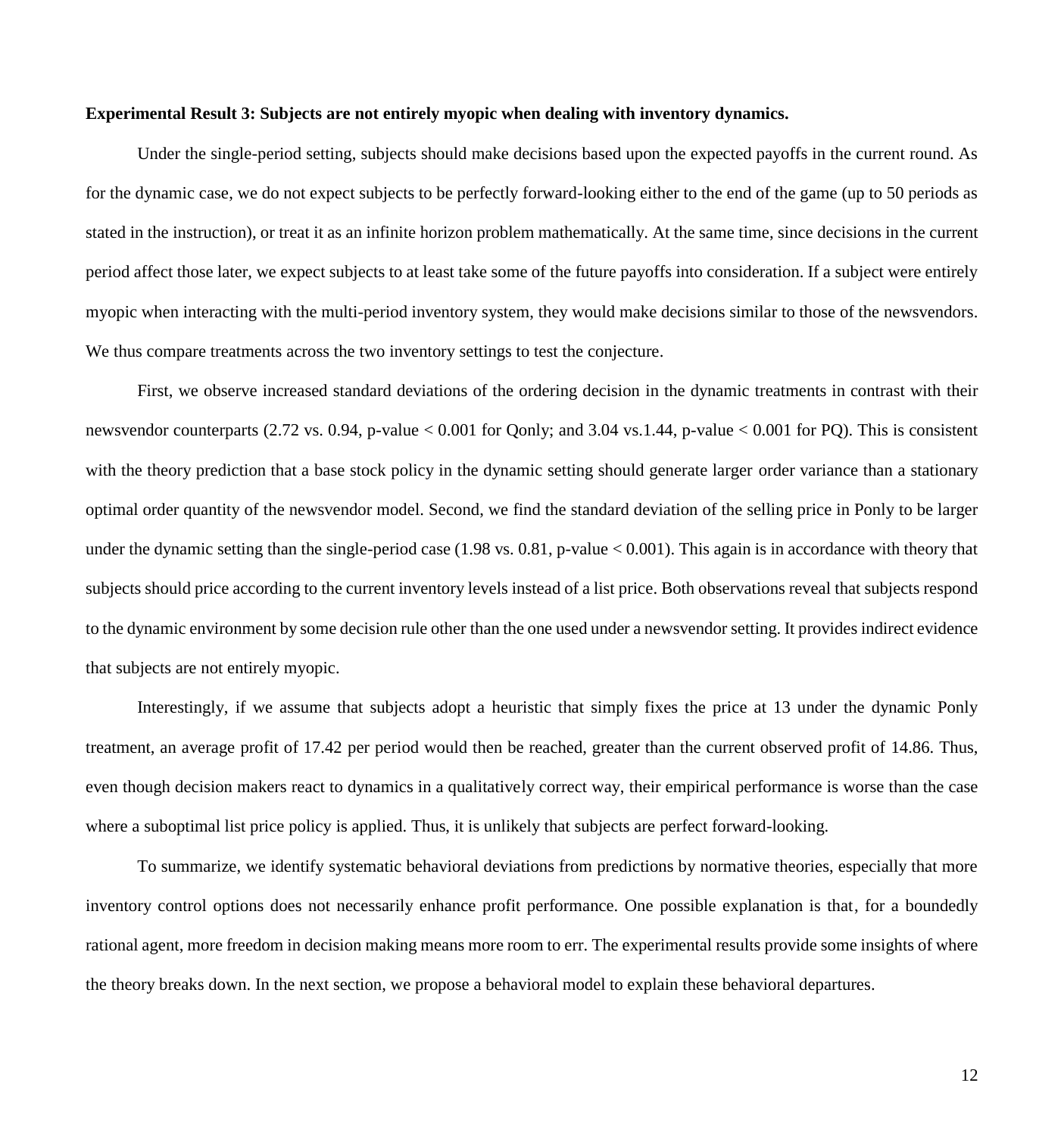# **4. BEHAVIORAL MODEL**

Our model is motivated by two general principles. First, people make mistakes. We incorporated this idea using the probabilistic choice framework (McFadden 1976, McKelvey and Palfrey 1995). Second, people do not look forward into the future perfectly when dealing with dynamics.

### **4.1 Probabilistic Choice with Partial Forward-Looking**

The core idea behind the probabilistic choice framework is that individuals are subject to random errors while making decisions. We consider a representative agent who has the following utility function when evaluating an action *i* among possible alternatives:

$$
U_i = \sum_{t=0}^{T} \beta_t (E \pi_t) + \varepsilon
$$

where  $E\pi_t$  is the expected profit at period t.  $t = 0$  is set as the reference time period where an initial decision is made.  $\varepsilon$  is a random variable with zero mean, which can be interpreted as the error made in calculating the sum of the expected profit.  $\beta_t$  is a weight the agent assigned to future profits in period *t*. While it has a similar structure to the standard discounting factor, there is one key difference.  $\beta_t$  can decrease at a rate not constrained by the exponential decay. Thus, we do not restrict it to represent discounting based on the future value of money. In a laboratory experiment where subjects are expected to be paid within a short period of time, there is no true discounting. However, we still do not expect  $\beta_t = 1$ . It is possible in this framework for the agent to place less weight on profits further away in the future because they may have less confidence of the validity of their estimation. Ultimately, the exact reason of this weighing is less important than the validation of its existence, as shown next in Section 5.

To make the model tractable, we make two further simplifying assumptions: 1)  $\beta_0 = 1$  (without loss of generality),  $\beta_1 = \beta$ and  $\beta_t = 0$  for all  $t > 2$ . Thus, we reduce the model to two terms, one for the current period and the other for the next period. This is a strong assumption assuming that an agent does not consider what will happen beyond the immediate next period. The full dynamic optimization process is computationally intensive because of the combinatorial explosion of the possibilities. In addition,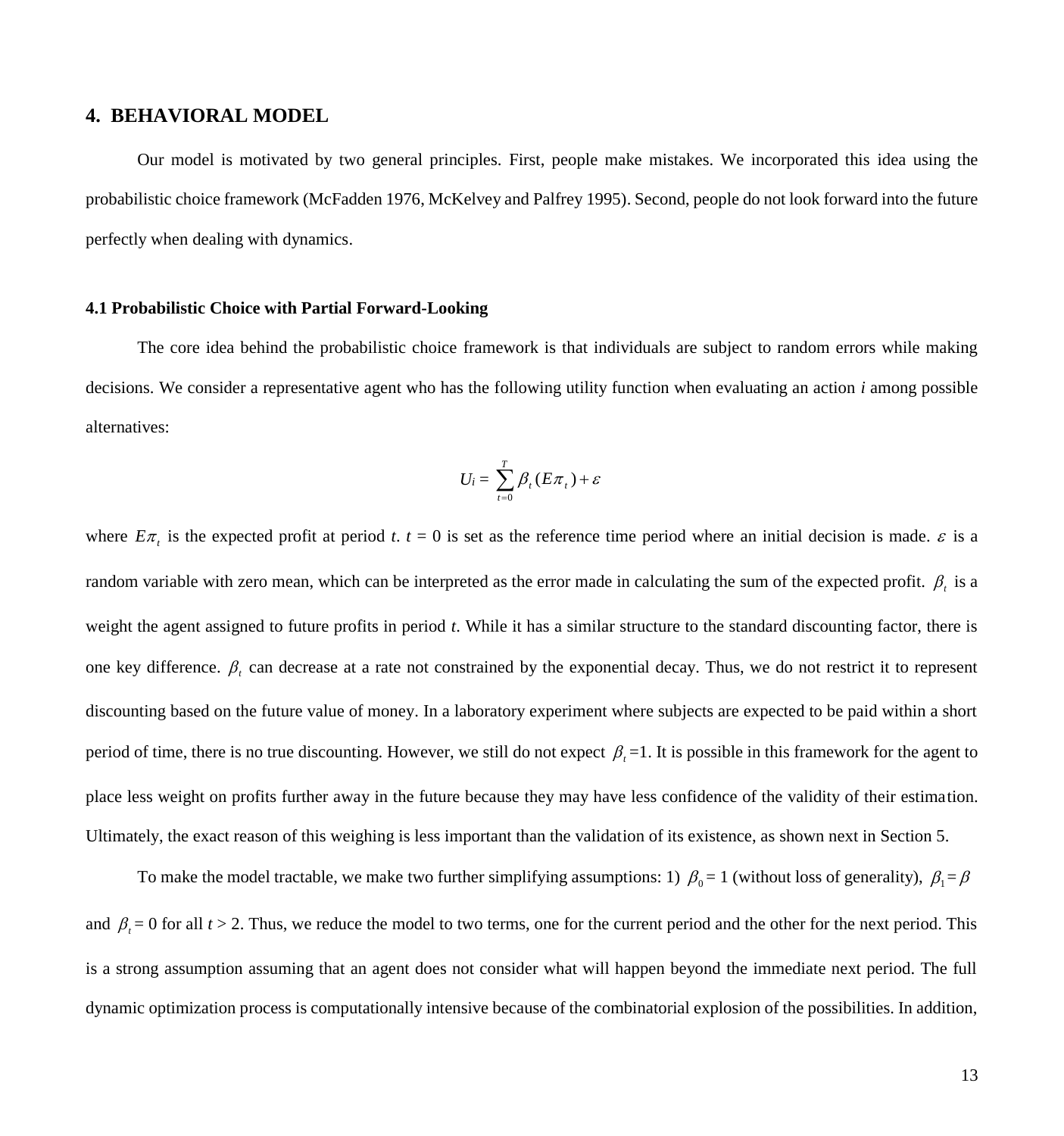previous experimental studies suggest that human decision-makers would consider only few periods ahead. As we can also see in the later section, estimates of  $\beta$  from the two-period model using experimental data are significantly below 1, which helps justify this assumption. 2)  $\varepsilon$  is distributed with the extreme value distribution, which is a standard assumption used in choice models (McFadden 1976).

Under these assumptions, the choice probabilities are modeled by a multinomial logit distribution. Given specific parameter settings of our study, the action space is two-dimensional and consists of possible combinations of price and order quantity. Subjects were restricted to choose integer decisions within a certain reasonable range. Thus, modeling the action space as a finite set is adequate, however, the model can be generalized to continuous decision spaces (see Morgan 1992). Let  $i = 1...$  n be a finite set of possible actions. The probability that the decision maker chooses alternative *i* is given by:

$$
p_i = \frac{e^{\gamma U_i}}{\sum_{i=1}^n e^{\gamma U_i}}.
$$

where *Ui* is the utility defined above and  $\gamma$  is a parameter related to the distribution characteristics of  $\varepsilon$ . At  $\gamma = 0$ , the agent randomly selects his/her decision with equal probability for all possible choices. As  $\gamma \to \infty$ , the agent picks the choice with the highest utility with probability 1. Hence, the traditional utility maximization model is a special case of the above probabilistic choice model.  $\gamma$  can be interpreted as the degree of rationality. An agent is completely irrational (random choices) at  $\gamma = 0$  and fully rational when  $\gamma \to \infty$ . In Figure 2, we plot three choice distributions given different levels of gamma for illustration. The probability distribution of the low gamma case is quite flat as the agent makes almost random decisions. As gamma increases, distributions become more concentrated on the utility-maximizing decision. Although the best alternative is no longer chosen with probability one, it is still the mode of the choice distribution.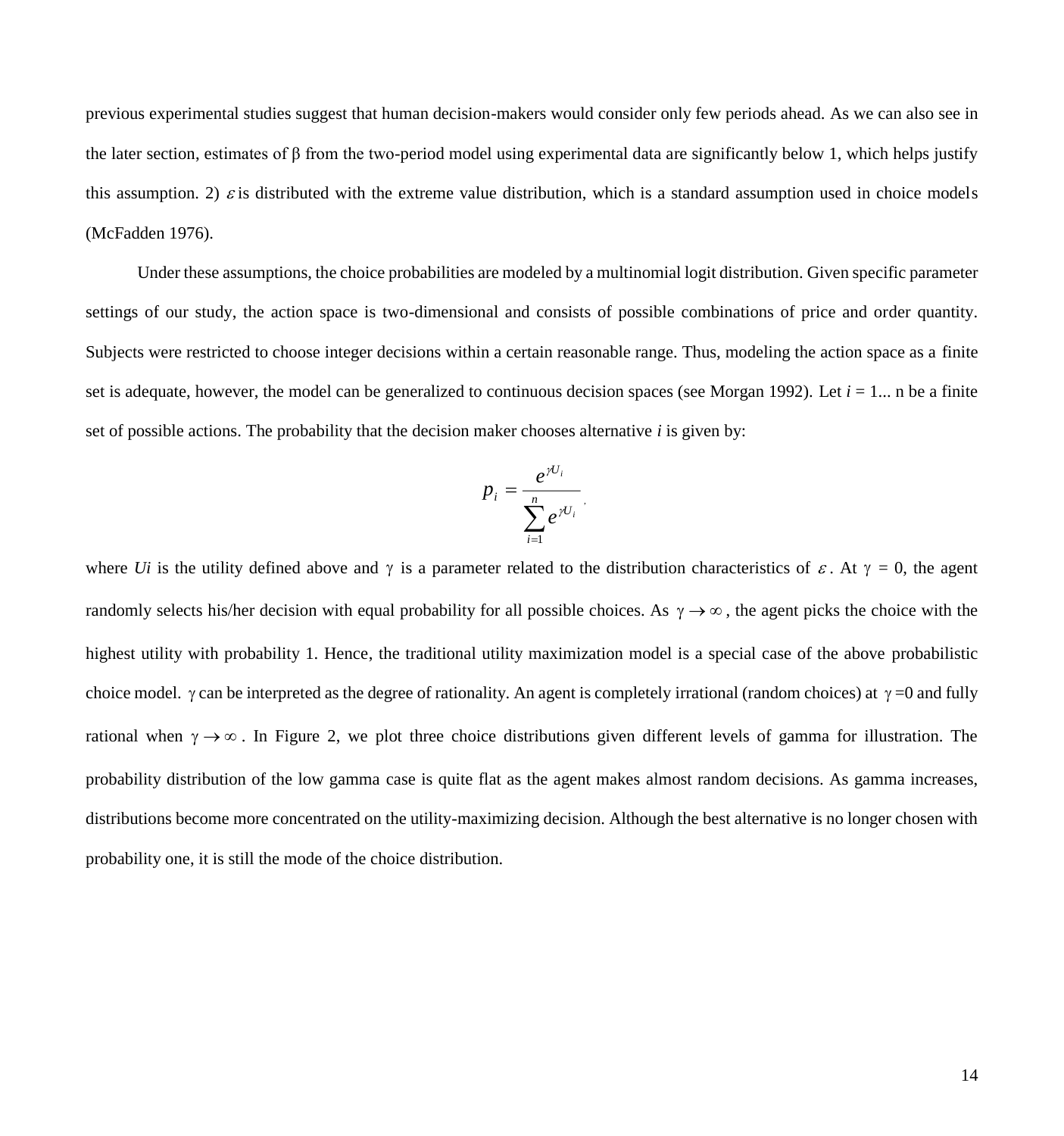

**Figure 2: Probability Distributions of Decisions under Probabilistic Choice Model.**

## **4.2 Modeling Implications**

In this section, we summarize major implications from the behavioral model introduced above when applying to our game settings. Monte Carlo simulations are used to study the model under the newsvendor and the dynamic inventory settings. A "software" agent makes decisions in settings identical to our treatments (i.e., Qonly, Ponly and PQ). In every period, the agent calculates the expected profit for all potential decisions. All decisions were restricted to integers. Since prices have a finite range of [0, 15], an expected profit can be calculated for each possible price. Ordering decisions, on the other hand, are not bounded. Theoretically, as long as the decision space is not infinite, there is positive probability to choose even very large quantities. However, in practice, the probability of doing so diminishes quickly. We therefore placed an upper bound on the quantity decision in the simulation. The bound was chosen so that it would not impact the final results. Each simulation run lasts for 36 periods, and 500 simulations are used to calculate the average behavioral performance given different  $\beta$  and  $\gamma$ . For illustration purpose, we report simulation results from the behavioral model in which  $\beta$  is set to be zero. In this case, the agent is myopic who computes the expected profit of the current period only. While actual decision distributions will change when  $\beta$  is positive, the comparative Figure 2: Probability D<br> **Example 2:** Probability D<br> **Example 2:** Probability D<br> **Example 2:** Probability D<br>
4.2 Modeling Implications<br>
In this section, we summarize major in<br>
"software" agent makes decisions in settings<br>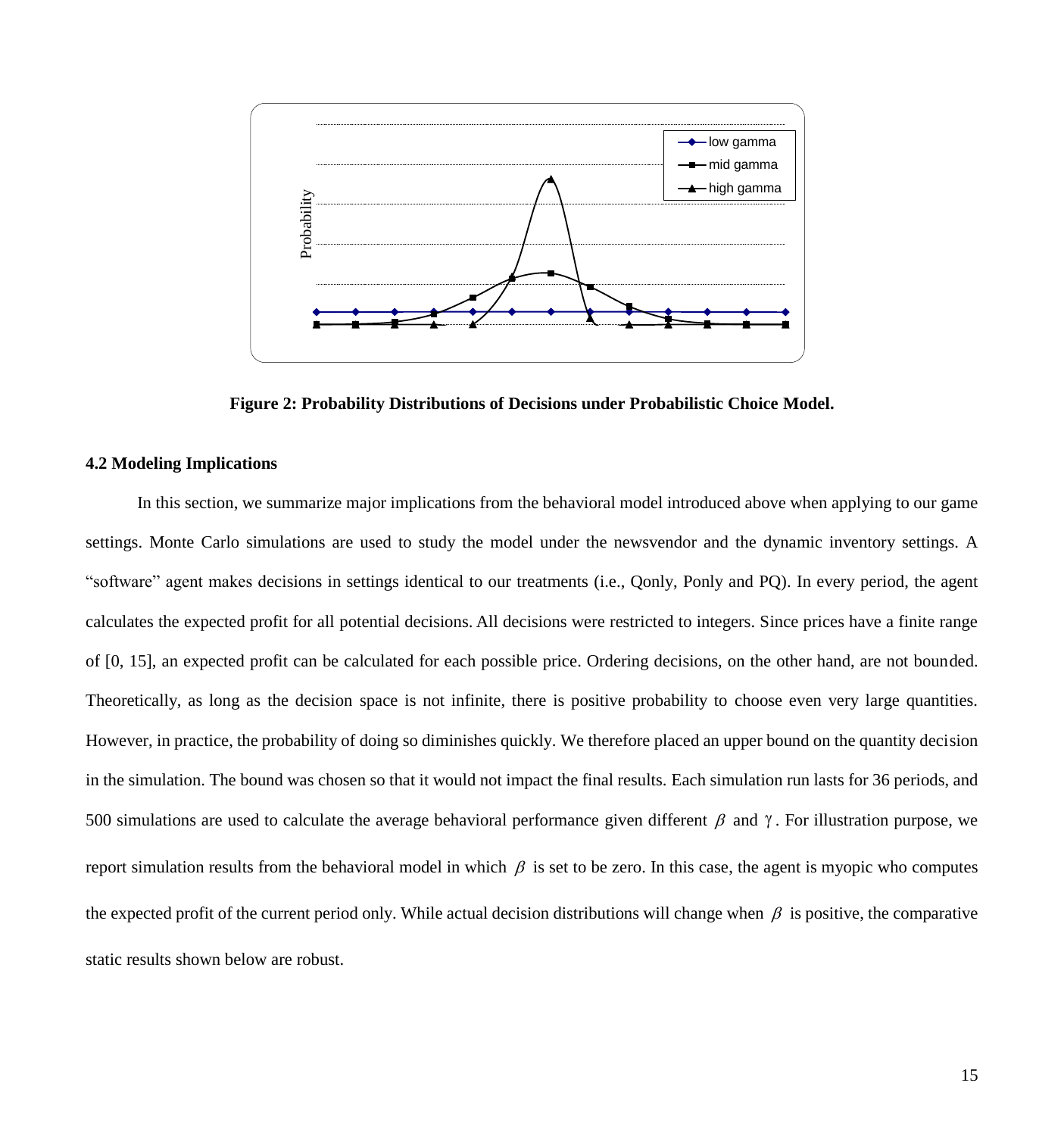We first examine the profit performance. Figure 3 plots the average period profit per round under each treatment for  $\gamma \in$ [0, 1] (the range was chosen in accordance with gamma estimations from the experiments reported in Section 5). We can see that profits increase with  $\gamma$  in all treatments. The behavioral model suggests that when  $\gamma$  increases, the deviations from the optimal policy reduce and thus profits increase. Note that differences in profit performance decrease as  $\gamma$  increases among all treatments, which is consistent with the idea that when agents become more rational, behaviors would converge to the optimal solutions by the normative theory.



**Figure 3: Profit Performance as a Function of Gamma Predicted by the Behavioral Model.**

# **Modeling Result 1: The "Optimizer's Paradox": restrictions on inventory control options can lead to higher profits.**

*Consistent with Experimental Result 1,* the behavioral model predicts that reduced decision freedom can improve profits. This is counter to the optimization theory that states more decision freedom will never decrease performance. More specifically, in the newsvendor setting, the behavioral model predicts similar profit performance in Qonly and Ponly, and both of which strictly dominate the performance of PQ for all values of gamma. In the dynamic setting, profits in Qonly are always higher than that in PQ. The Ponly case, however, is predicted to perform worse than PQ. This is driven by the fact that the ordering policy is set to be suboptimal with a constant order (of 6). The ordering of profit comparisons amongst various treatments is identical to what we observed in the experiments.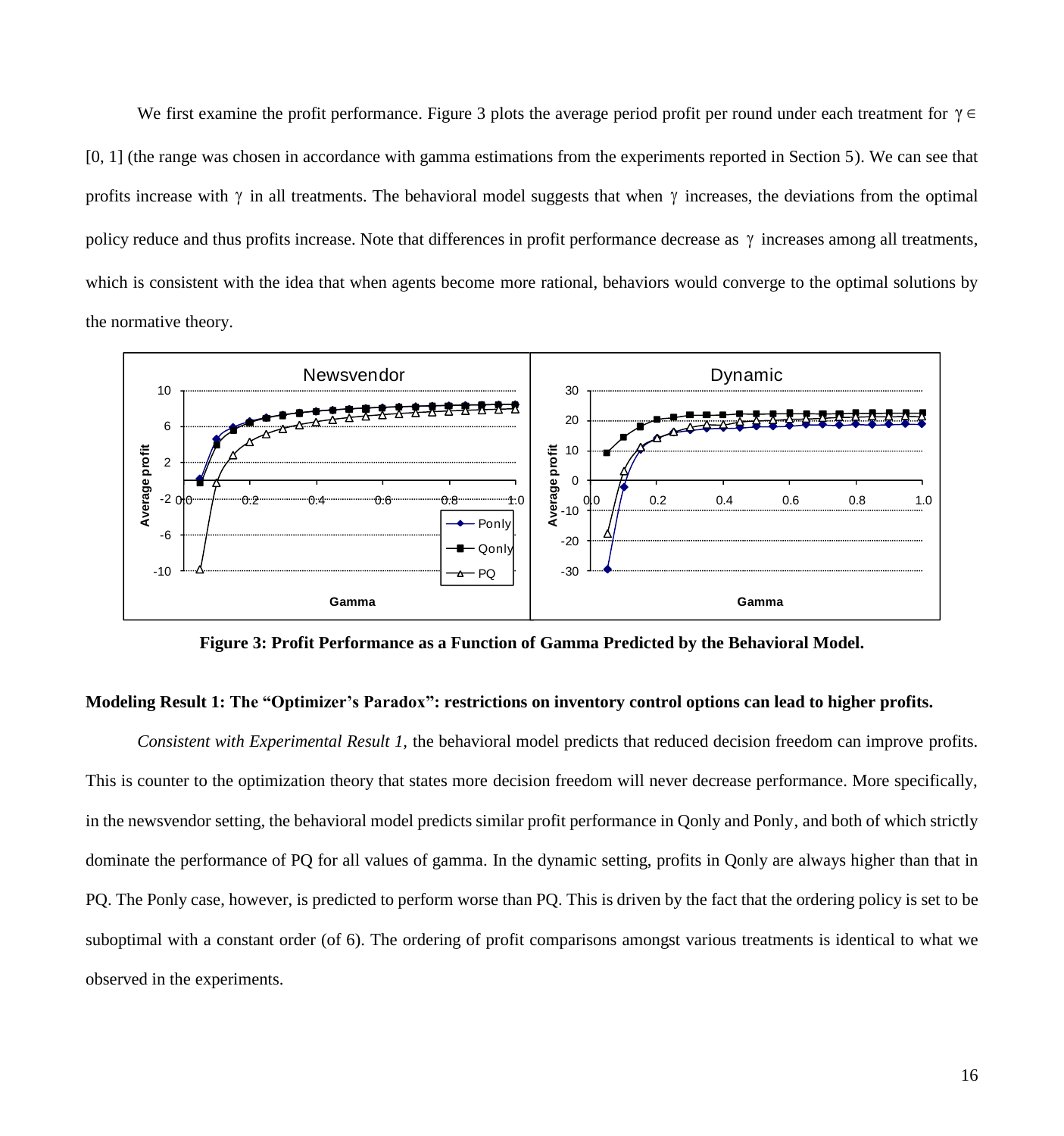We next look at the pricing decisions implied by the behavioral model with a focus on the dynamic setting. Figure 4 shows the simulation results on the average and standard deviation of the selling price as a function of  $\gamma$  for the dynamic treatments. Qonly, where the pricing policy is set exogenously at optimality, is also included in the graph for reference.

## **Modeling Result 2: Price and order comparisons amongst treatments are consistent with experimental observations.**

*Consistent with Experimental Result 2*, the behavioral model implies that average prices in Ponly and PQ to be lower than the optimal price of 13. The "underpricing" is in line with the "midpoint bias" suggested by Su 2008 under the newsvendor setting. The basic intuition is that the probabilistic choice model, with limited support in the decision dimension, predicts a shift to the midpoint (a price of 11.50 in our case) of the range of the support. This reasoning applies to the pricing decisions in our setting as well. The shift is more prominent when gamma is at its low end as illustrated by Figure 4. Furthermore, the behavioral model predicts the average price to be higher in Ponly than in PQ. Recall that orders are fixed at 6 in Ponly. Yet in PQ, orders can be in the range between 0 and 15 with a mid-point of 7.5 (assuming the subjects will not order beyond the highest possible demand under the lowest price of 8). If we assume the demand can go up to 23, the highest possible demand given a zero price, the order will be even higher which further strengthens the intuition we are trying to illustrate. Applying the same idea of the mid-point bias, the model predicts the order quantity to be higher than 6 in PQ with a further reduced selling price. Although the pricing differences observed in the experiments are not significant across the treatments but they are along the direction suggested by the behavioral model.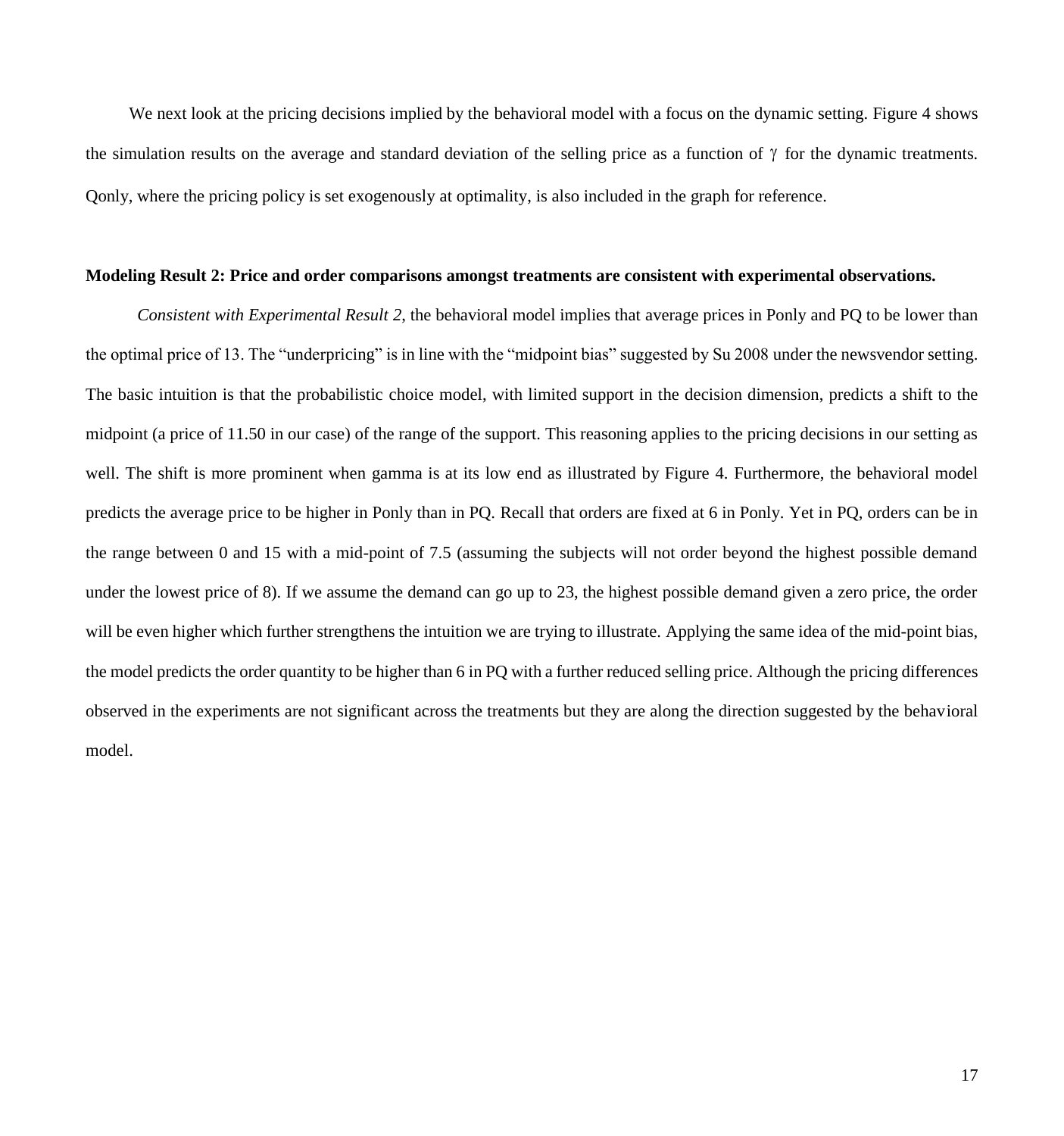

**Figure 4: Pricing Decisions under Dynamic Setting as a Function of Gamma Predicted by the Behavioral Model.**

As for the decision variance, the model predicts it to be lower in PQ than in Ponly. When gamma increases, the pricing policy under PQ converges to the list price with smaller variations, whereas the price in Ponly requires dynamic adjustments. When  $\beta$  is positive, standard deviations of the pricing decision enlarge in general under these two treatments, but the relative comparisons remain the same. In the newsvendor setting, the behavioral model suggests the pricing standard deviation to be larger in PQ for all gamma values, and the difference is more seemingly when gamma is less than 1. The standard theory implies the exact same pricing strategy to be used in Ponly and PQ under the newsvendor model. The larger decision variance predicted in PQ by the model therefore can be attributed to the fact of increased decision freedom.

Lastly, we examine the stocking decisions implied by the behavioral model. Figure 5 displays simulation results on averages and standard deviations of the order quantity for the three treatments under the dynamic setting. In Qonly, our model predicts the average order quantity to be close to 6, which indeed was observed in the experiment. The average order in PQ, however, is predicted to be above 6; and the treatment difference is more significant at lower levels of gamma. The intuitive explanation for the above results can again trace back to the mid-point bias. In Qonly, when the price is set to be 13, the resulting critical fractile is 50%. We do not see much variation from the mean demand of 6. In PQ, since the mid-point bias can cause the price to be below 13, the corresponding stocking decision is then higher than 6 due to the demand function. The larger decision variance in PQ can again be explained by the increased decision complexity. When  $\beta$  is positive, decision variances go up under both Qonly and PQ.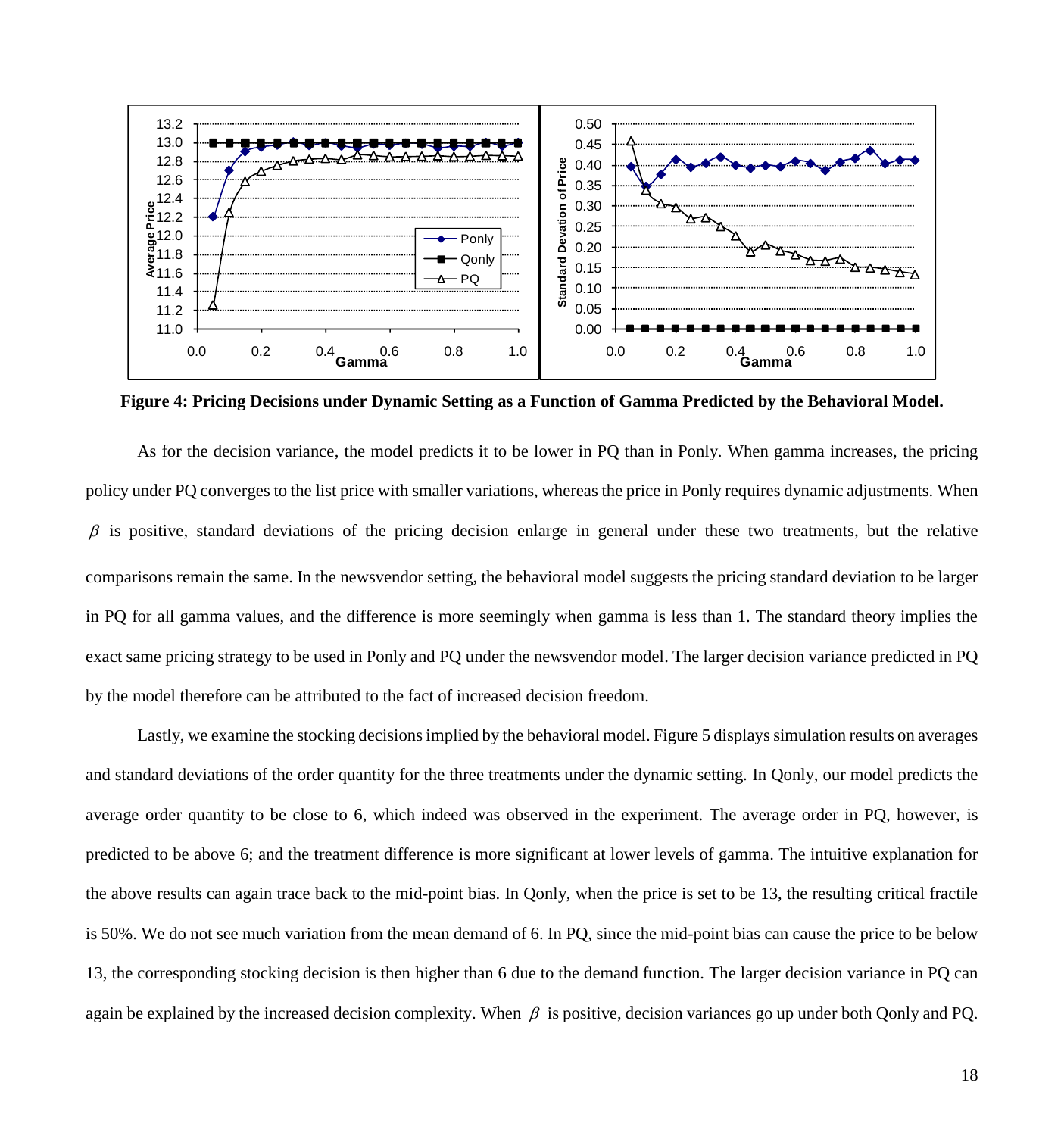The ordering strategy converges to the base stock policy as decision makers become less myopic. Yet at any given value of beta, the standard deviation of orders in PQ is no less than that in Ponly.



**Figure 5: Ordering Decisions as a Function of Gamma by the Behavioral Model.**

It is worth noting that results in this section are obtained under the assumption that  $\gamma$  remains the same across various treatments. From model estimations results reported in Section 5, we find that  $\gamma$  actually decreases as the "complexity" of the decision making increases (for example, from Qonly to PQ). The smaller  $\gamma$  estimated from PQ does not change the comparative results discussed above. In fact, it makes the gap even larger. The basic comparative statics of the model predictions still hold even if  $\gamma$  changes across treatments, as long as  $\gamma$  decreases with increased decision complexity. To conclude, directional predictions from the proposed behavioral model are consistent with lab observations in general. In the next section, we apply the model to estimate behavioral parameters of the subjects for their tendency to make random errors and their ability to look forward into the future.

# **5. MODEL ESTIMATION RESULTS**

The method of maximum likelihood estimation is used to estimate  $\gamma$  and  $\beta$ , with individual differences being independent across subjects. Estimations of both  $\gamma$  and  $\beta$  are performed at an aggregate level, using observed decisions from all subjects under a treatment. For treatments under the newsvendor setting, since the initial stocking level is always 0, decisions are simulated to be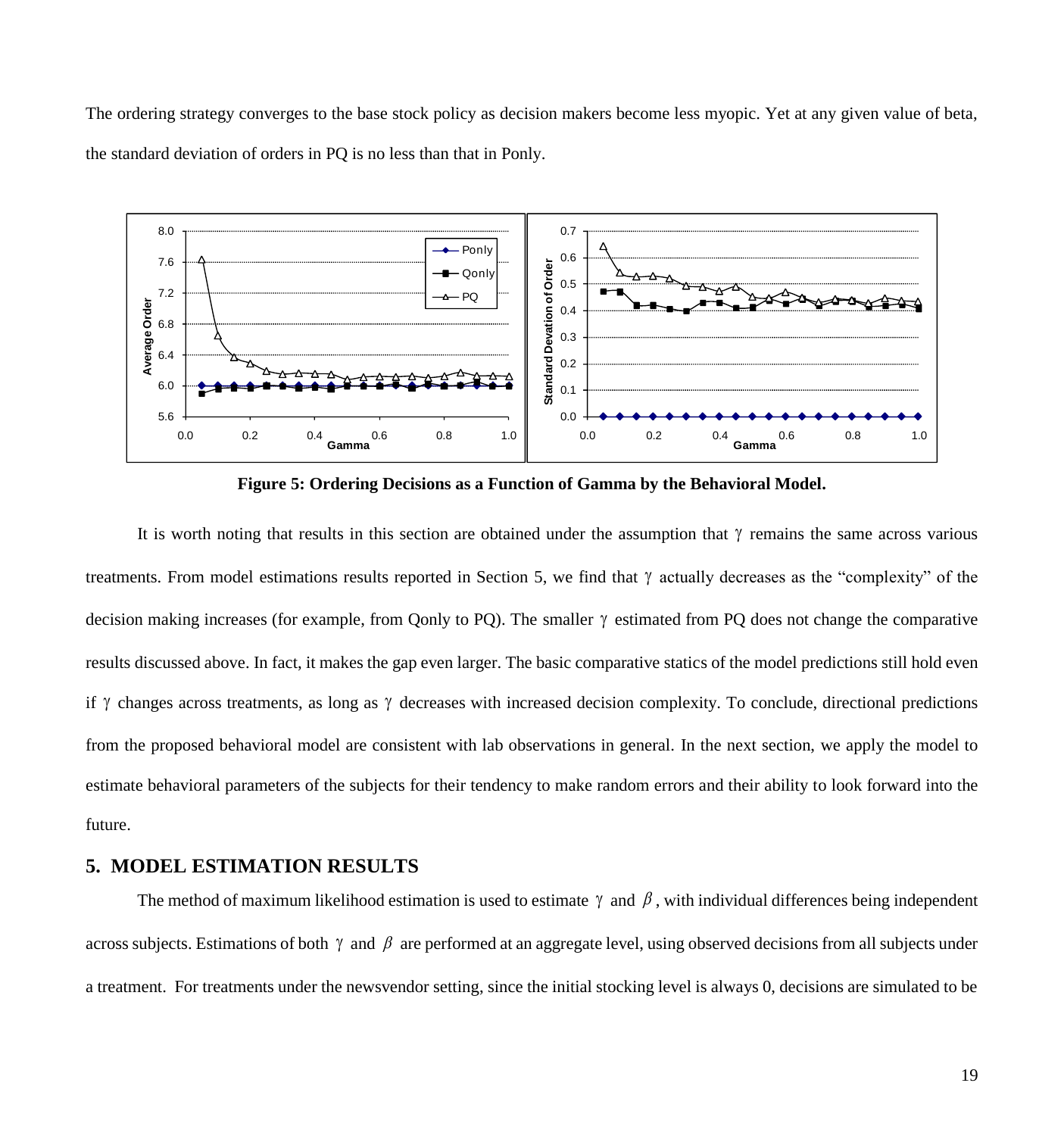independent across periods. For treatment under the dynamic setting, we assume that, conditional on the starting inventory in a period, decisions are independent. The total number of data points used  $=$  (the number of subjects) x (the number of periods) x (number of decisions in a period). Table 3 reports the corresponding behavioral estimates.

| Treatment          |              | Gamma    | Beta | Log Likelihood |  |
|--------------------|--------------|----------|------|----------------|--|
| Newsvendor   Qonly | Ponly        | 0.29     | n/a  | 528.51         |  |
|                    |              | 0.27     | n/a  | 553.24         |  |
|                    |              | 0.13     | n/a  | 1463.56        |  |
| Dynamic            | Ponly        | 0.11     | 0.14 | 1644.43        |  |
|                    | <b>Conly</b> | 0.14     | 0.33 | 1938.82        |  |
|                    |              | $0.10\,$ | 0.35 | 2528.67        |  |

**Table 3: Estimation Results from the Behavioral Model.**

In all treatments, log-likelihood ratio tests reject the null hypotheses that  $\gamma = 0$ , or  $\gamma = \infty$  (p-values < 0.001). We can conclude that subjects are neither perfectly rational ( $\gamma = \infty$ ) nor did they make totally random decisions ( $\gamma = 0$ ). In other words, while subjects respond to profit incentives in making decisions, they are not capable of full optimization. The behavioral model proposed can capture the level of decision variations due to bounded rationalities. Furthermore, we note that estimates in PQ are significantly *lower* than those in Ponly and Qonly under each of the two inventory settings (all-values  $< 0.05$ ). This again demonstrates that subjects have a higher propensity to make mistakes (lower gamma) when they can manage inventory through both pricing and ordering decisions (i.e., more complexity in decision making). Note that it is not possible to compare gamma estimates between the newsvendor and dynamic settings due to different profit scale under the respective models.

In treatments under the dynamic setting, log likelihood ratio tests reject the hypothesis that  $\beta = 0$  with p-values < 0.001. This is strong evidence that subjects are not entirely myopic and do consider the future payoff while deciding for the current period. Moreover, we can reject the hypothesis that  $\beta = 1$  in all three treatments with p-values < 0.001. This result cannot be explained by the discounting behavior. In our experiments, subjects are paid in cash right after they finish the game. Hence, we expect subjects to treat a dollar made in the last period the same as a dollar earned in the first period. An alternative explanation is that, due to limited cognitive ability, decision makers have to reduce the weight placed on periods further into the future while calculating the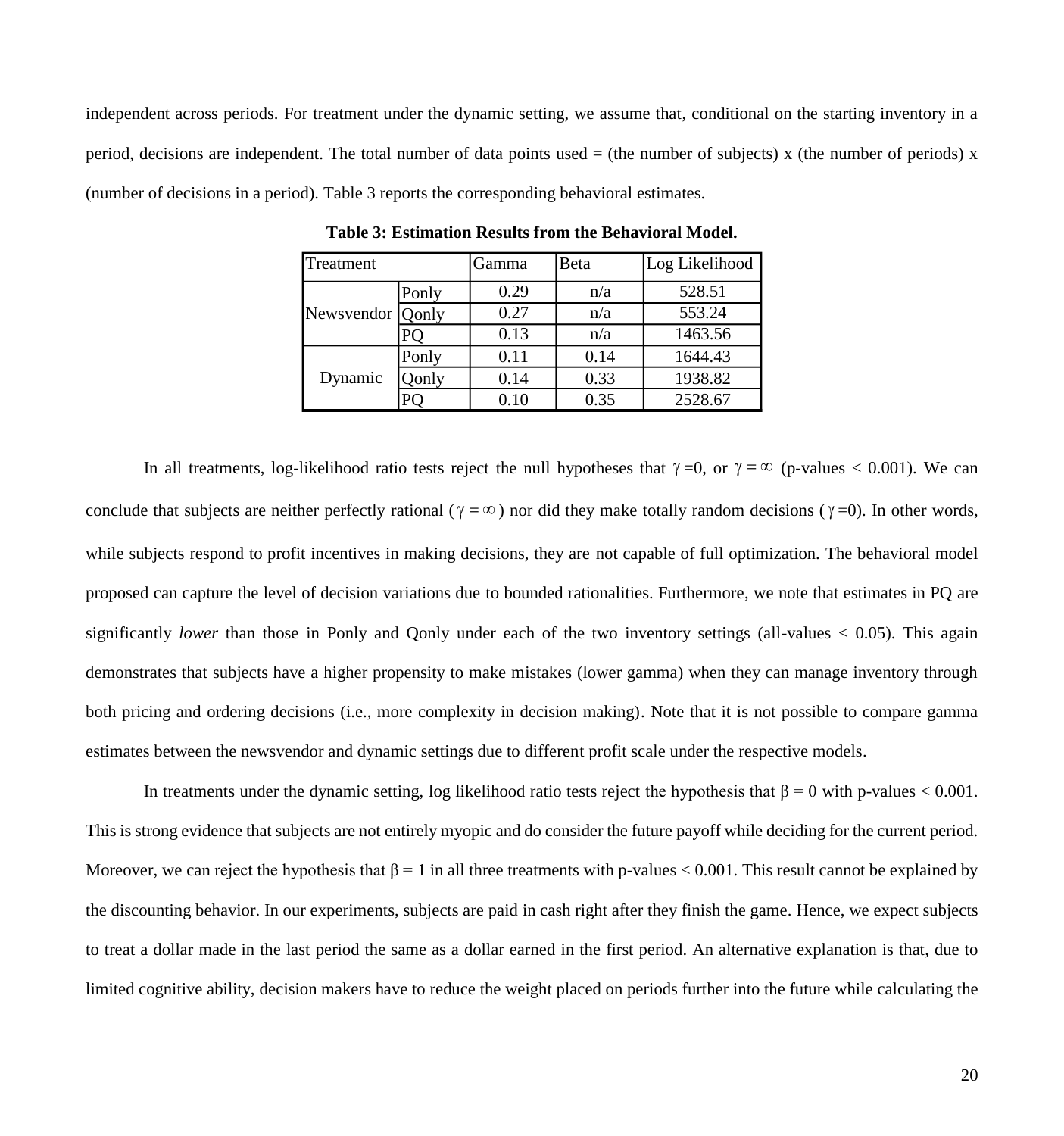expected payoffs. This behavior is consistent with what was found in the beer game: subjects underweight the supply line, which are shipments to be received in the future (Sterman 1989).

Figure 6 provides an illustration for the goodness-of-fit of our behavioral model. The graph is generated using data and estimates from the dynamic Qonly treatment (it is picked for convenience. Similar graphs can be obtained from other treatments). In particular, we plot the observed frequencies of the order-up-to level"freq"), versus predictions from a myopic model with  $\beta$ =0 ("myopic"), and the limited-forward looking model given the estimated  $\beta$  ("beta"). As we can see, the limited-forward looking model is an improvement over the myopic model, which is statistically confirmed by log likelihood ratio tests as well.



**Figure 6: Goodness-of-fit of the Behavioral Model under the Dynamic Qonly Treatment.**

Lastly, we check if there is any behavioral adjustment over time with the help from the behavioral model. Behavioral parameters are estimated for the first half and the last half of the game (each with 18 periods). Table 4 summarizes the results. Under the dynamic setting, we note that gamma increases while beta decreases from the first to the second half of the game significantly in *all* three treatments as shown by the likelihood ratio tests. The increase in gamma can be interpreted as subjects "learned" to reduce errors with more experience. On the other hand, the decrease in beta seems to suggest that subjects tend to be more myopic over time. We speculate that, since the calculation of future payoffs becomes more challenging due to the convolution of probabilities, subjects may choose to focus more on improving the evaluation of the current period, and thus pay less attention to the future periods. Under the newsvendor setting, we observe similar increasing trend in the gamma estimates. However, none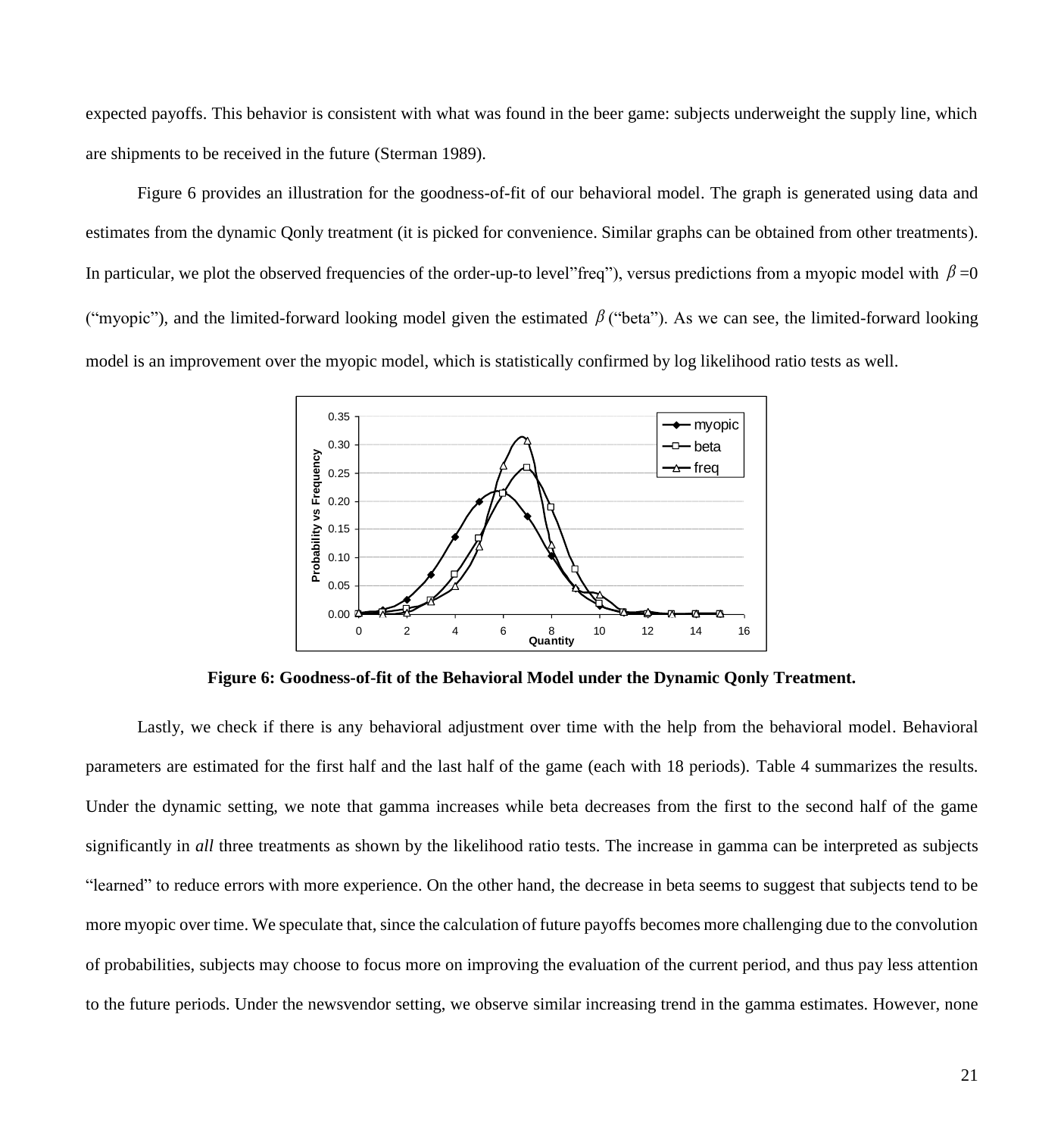of them is statistically significant. This observation is line with Bolton and Katok 2008, which showed learning from experience is difficult and slow under the newsvendor problem.

| Treatment  |              |           | Gamma | Beta | LRT p-value |
|------------|--------------|-----------|-------|------|-------------|
|            |              | 1-st Half | 0.09  | 0.15 |             |
| Dynamic    | Ponly        | 2-nd Half | 0.14  | 0.13 | 0.0004      |
|            |              | 1-st Half | 0.13  | 0.38 |             |
|            | <b>Qonly</b> | 2-nd Half | 0.16  | 0.28 | 0.0150      |
|            |              | 1-st Half | 0.07  | 0.43 |             |
|            | PQ           | 2-nd Half | 0.14  | 0.28 | 0.0000      |
|            |              | 1-st Half | 0.26  | n/a  |             |
| Newsvendor | Ponly        | 2-nd Half | 0.33  | n/a  | 0.3527      |
|            |              | 1-st Half | 0.25  | n/a  |             |
|            | Qonly        | 2-nd Half | 0.28  | n/a  | 0.8229      |
|            |              | 1-st Half | 0.11  | n/a  |             |
|            | PO           | 2-nd Half | 0.14  | n/a  | 0.0810      |

**Table 4: Time Trend in Behavioral Estimates.**

# **6. CONCLUSIONS AND FURTURE WORK**

We present a behavioral study that systematically compares empirical decision making under two classical inventory management models (single-period versus multi-period) in the operations management literature. Our research differs from previous studies in that agents are provided with different options to control inventory, which affects the complexity of their decision making. Using controlled experiments, we identify biases of underpricing and understocking in human subjects. Their profit performance does not necessarily improve with more inventory control options. This contradicts optimization theories and we coin this phenomenon the "Optimizer's Paradox". A behavioral intuition behind this result is that more decision freedom or options may allow more room for human errors. We propose a behavioral model to capture behaviors observed in the laboratory. The model is developed based on two principles: agents are prone to make mistakes in utility evaluations, and they have limited capability to look forward under a dynamic setting. The behavioral model is successful in prediction decision biases and profit comparisons from the experiments. Estimations from the model further help understand adjustment in the empirical behaviors. The principles used for modeling are not limited to the specific experimental settings of this study.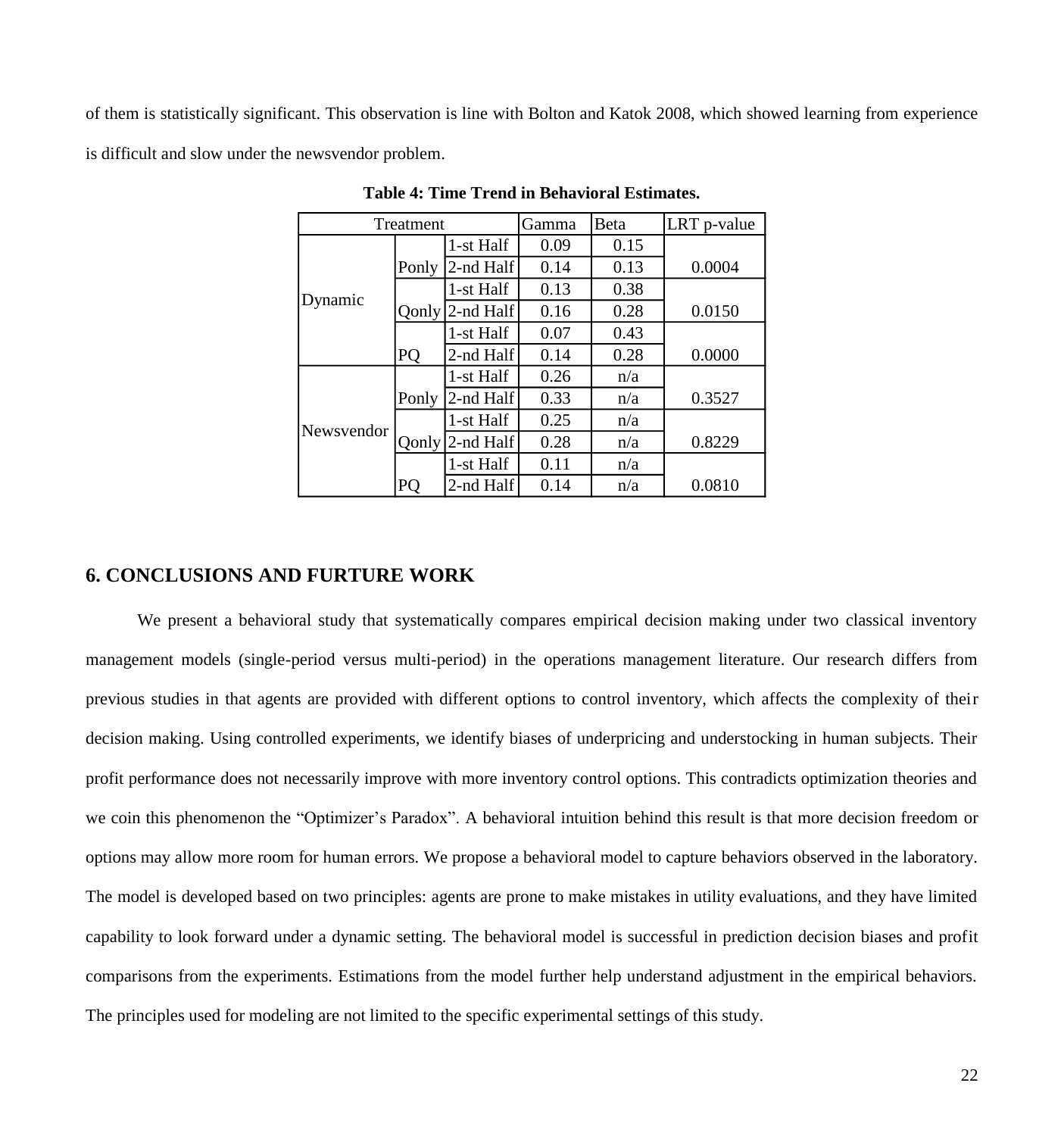This study offers several managerial implications. If more control options can lead to worse-off behavioral performance, restricting decision freedom may become a necessary strategy in practice. Feng and Gallego (1995) provide field evidence that decision restrictions are an important management strategy in the real world. It also questions the popular notion of "employee empowerment" in the organizational behavior literature. It is important to point out that decision restrictions do not guarantee better performance (as evidenced by the dynamic Ponly treatment). Therefore, it is necessary to tailor restrictions based upon specific scenarios. The model we propose can provide such a framework to understand how restrictions should be optimized behaviorally.

There are several limitations of the study, which future research can build upon. First, we only consider a dynamic setting without any delays. In practice, the replenishment decisions are often subject to lead times whereas pricing adjustment is relatively immediate. A natural research extension is to study the effect of inventory control options that differ in feedback delays. It is also interesting to apply our model to such dynamic scenarios to see if its predictions are robust. The current behavioral model is static and does not include behavioral preferences such as risk or loss aversion. Future research may consider the modeling framework of Experience Weighted Attraction (EWA) by Camerer and Ho (1998) to incorporate more behavioral effects into the discussion. Another direction for future work is to incorporate strategic interaction into the theory. For example, consider the inclusion of an upstream player who can modify the transfer price dynamically while determining his own production level. This is requires a series of new experiments using a modified version of the beer game. It also demands to extend the current choice model to an equilibrium one to capture behavioral interactions. We consider this research offers an important first step to bridge the gaps.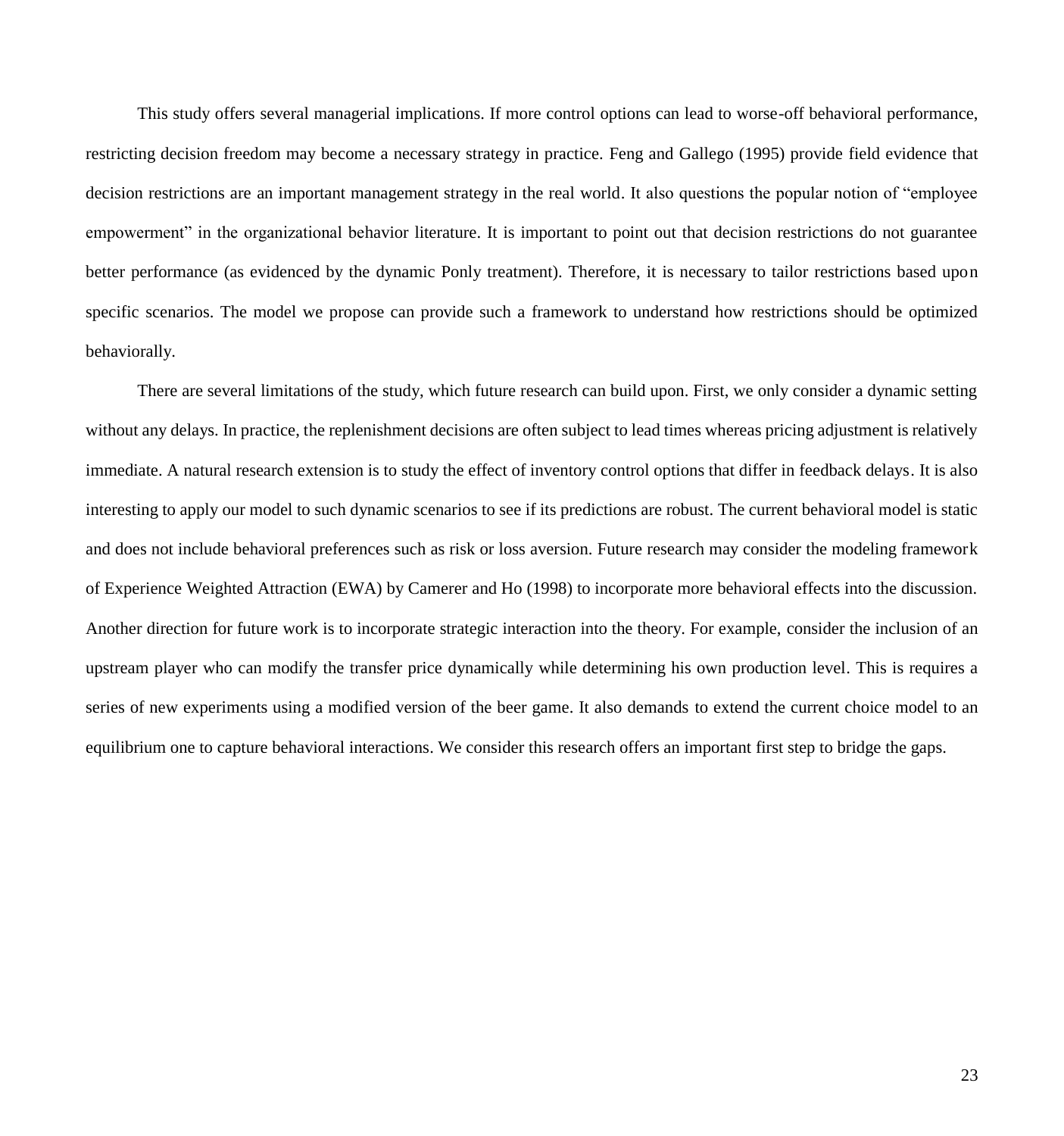# **REFERENCES**

- Anderson, S.P., De Palma, A., and Thisse, J.F. (1992), *Discrete Choice Theory of Product Differentiation*, MIT Press, Cambridge, MA.
- Bearden, J.N., Murphy, R. O. and Rapoport, A. (2008), Decision biases in revenue management: some behavioral evidence. *Manufacturing & Service Operations Management*, Vol. 10, Issue 4, pp. 625 - 636.
- Bendoly, E., Donohue, K. and Schultz, K.L. (2006), Behavior in operations management: assessing recent findings and revisiting old assumptions. *Journal of Operations Management*, Vol. 24, Issue 6, pp. 747-752.
- Bertsekas, D.P. (1976), *Dynamic programming and stochastic control*, New York: Academic Press, pp. 395.
- Block, H.D. and Marschak J. (1960), Random ordering and stochastic theories of response. In I. Olkin, ed. *Contributions to Probability and Statistics*, Stanford University Press, Stanford, CA, pp. 97–132.
- Bolton, G.E. and Katok, E. (2008), Learning-by-doing in the newsvendor problem: a laboratory investigation of the role of the experience. *Manufacturing and Service Operations Management*, Vol. 10, pp. 519-538.
- Busemeyer, J.R. (1999), International Encyclopedia of the Social and Behavioral Sciences: Methodology. *Mathematics and Computer Science,* Amsterdam: Pergamon.
- Camerer, C. and Ho, T. (1999), Experience-weighted attraction learning in normal form games. *Econometrica*, Vol. 67, No. 4, pp. 827-874.
- Chen, K.Y. and Wu, Y. (2020). Learning under the Economic Order Quantity problem. SJSU Working paper.
- Diehl, E. and Sterman, J.D. (1995), Effects of feedback complexity on dynamic decision making. *Organizational Behavior and Human Decision Process*, Vol. 62, Issue 2, pp. 198-215.
- Edwards, W. (1962), Dynamic decision theory and probabilistic information processing. *Human Factors.* Vol. 4, pp. 59-73.

Federgruen, A. (1993), Cebtralized planning models for multi-echelon inventory systems under uncertainty. *Logistics of Production and Inventory*, pp.133-173.

- Federgruen, A. and Heching, A. (1999), Combined price and inventory control under uncertainty. *Operations Research*, Vol. 43, Issue 3, pp. 454-475.
- Feng, Y. and Gallego, G. (1995), Optimal starting times for end-of-season sales and optimal stopping times for promotional fares. *Management Science*, Vol. 41, No. 8, pp. 1371-1391
- Ho, T.H. and Weigelt, K. (1996), Task complexity, equilibrium selection, and learning: an experimental study. *Management Science*, Vol. 42, No. 5, pp. 659-679.

Johnson, E. and Payne, J. (1985), Effort and accuracy in choice. *Management Science*, Vol. 31, No. 4, pp. 395-414.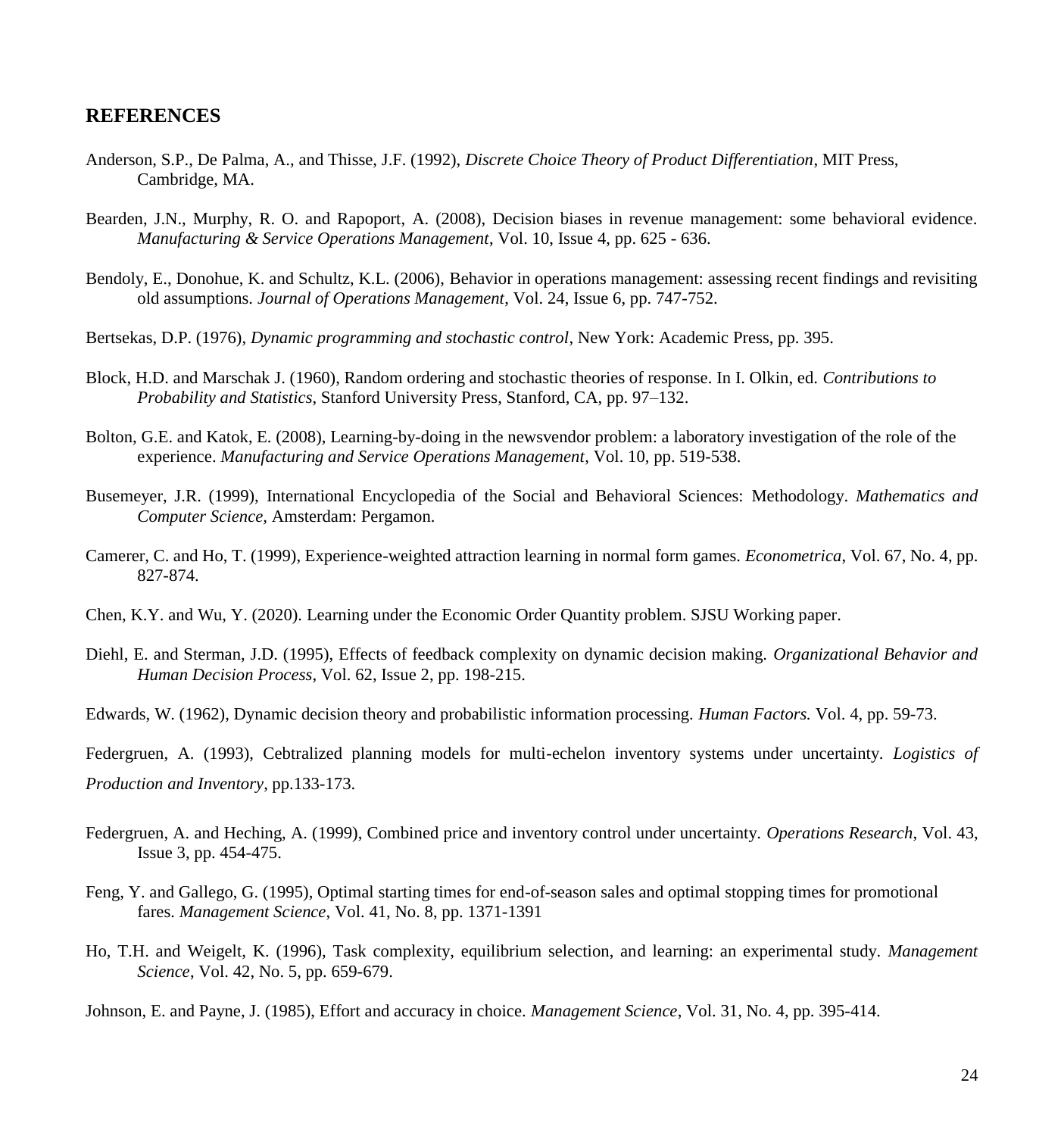Katok, E., Donohue, K. and Leider, S. (2018), The Handbook of Behavioral Operations. Wiley.

- Lim, N. and Ho, T. (2007), Designing price contracts for boundedly rational customers: does the number of blocks matter? *Marketing Science*, Vol.2 6, No. 3, pp. 312-326.
- Luce, R. D. (1959), *Individual Choice Behavior: A Theoretical Analysis,* Wiley, New York.
- McFadden, D. (1974), Conditional logit analysis of qualitative choice behavior. In P. Zarembka, ed. *Frontiers in Econometrics*, Academic Press, New York.
- McFadden, D. (1976), Quantal choice analysis: a survey. *Annals of Economic and Social Measurement*, Vol. 5, No. 4, pp. 363- 390.
- Morgan, B.J.T. (1992), Analysis of Quantal Response Data. *Monographs on Statistics and Applied Probability*, Chapman & Hall: London.
- Palfrey, T.R. and McKelvey, R.D (1995), Quantal response equilibria for normal form games. *Games and Economic Behavior*, Vol. 10, Issue 1, pp. 6-38.
- Perera, H.N., Fahimnia, B. and Tokar, T. (2020), Inventory and ordering decisions: a systematic review on research driven through behavioral experiments, *International Journal of Operations & Production Management*, Vol. ahead-of-print.
- Petruzzi, N.C. and Dada, M. (1999), Pricing and the newsvendor problem: a review with extensions. *Operations Research*, Vol. 47, Issue 2, pp. 183-194.
- Porteus, E. L. (2002), *Foundations of Stochastic Inventory Theory*, Stanford University Press, Stanford, CA.
- Rapoport, A. (1966), A study of human control in a stochastic multistage decision task. *Behavioral Science,* Vol. 11, pp. 18-32.
- Rapoport, A. (1967), Variables affecting decisions in a multistage inventory task. *Behavioral Science,* Vol. 12, Issue 3, pp. 194- 204.
- Rapoport, A. (1975), Research paradigms for studying dynamic decision behavior. In D. Wendt & C. Vlek, eds. *Utility, Probability, and Human Decision Making,* Dordrecht-Holland: Reidel, pp. 347-369.
- Rubinstein, A. (1998), *Modeling Bounded Rationality*, MIT Press, Cambridge, MA.
- Schweitzer, M.E. and Cachon, G.P. (2000), Decision bias in the newsvendor problem with known demand distribution: experimental evidence. *Management Science*, Vol. 46, pp. 404-420.
- Simon, H. A. (1955), A behavioral model of rational choice. *Quarterly Journal of Economics,* Vol. 69, Issue 1, pp. 99–118.

Simon, H. A. (1982), *Models of Bounded Rationality*, MIT Press, Cambridge, MA.